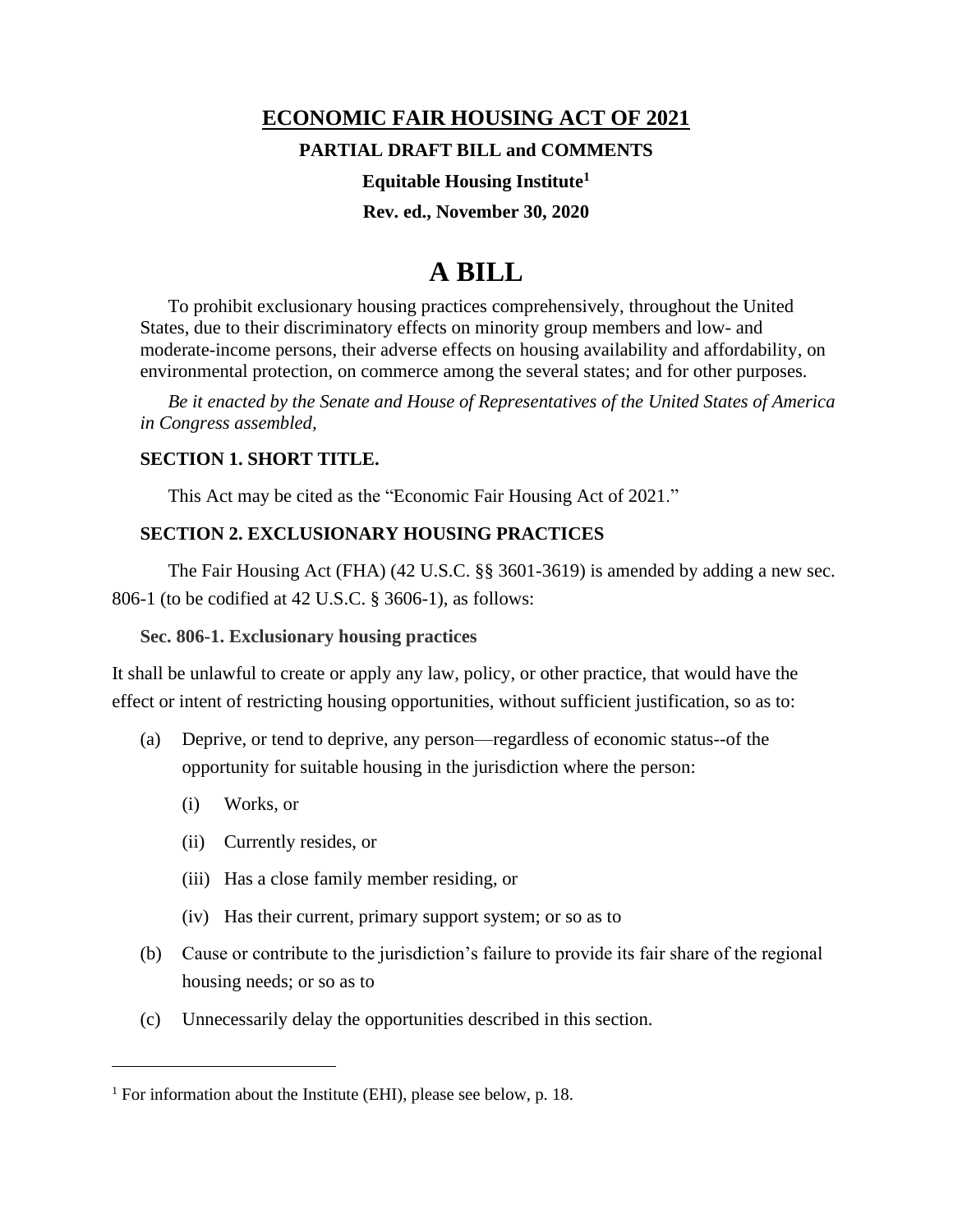#### *Comments:*

Sec. 806-1 would be inserted after the other basic prohibitions on discriminatory housing practices in the FHA, which are found at Secs. 804-806 [42 U.S.C. §§3604-3606]. Violations of Sec. 806-1 would be subject to all the FHA's provisions that apply to discriminatory housing practices, including the full range of remedies in that statute.

Various terms used in proposed Sec. 806-1(a) are is defined below, in Sec. 806-1(c) including "exclusionary housing practices," "without sufficient justification," "economic status," "suitable housing," "works," and "regional housing needs."

#### **Performance-oriented standard**

Subsection (a) attempts to define the prohibited actions in performance-oriented terms, similar to the current prohibitions in the FHA—rather than process-oriented (procedural) terms.<sup>2</sup> The performance-oriented approach informs people who create and/or apply housing-related rules, policies and other practices, as to what specific actions are unlawful.<sup>3</sup> That approach also promotes individual accountability for discriminatory housing practices.

People who violate these prohibitions will be subject to the same, wide range of enforcement actions as the other FHA prohibitions, including enforcement by the U.S. Department of Housing and Urban Development (HUD), the U.S. Justice Department, and by persons harmed by those violations. Violators may be ordered to give full compensation to proven victims of those violations.

(b) To discriminate against any person in the terms, conditions, or privileges of sale or rental of a dwelling, or in the provision of services or facilities in connection therewith, because of race, color, religion, sex, familial status, or national origin.

42 U.S.C. §§ 3604(a) and (b).

<sup>3</sup> This new section applies broadly to both public and private parties that create or apply housing practices, with limited exceptions, such as the Fair Housing Act exemptions in Sec. 807 (for religious organizations and private clubs). Thus, for example, a homeowners' association that is legally permitted to create or enforce regulations, policies or practices that affects housing opportunities within its boundaries would be subject to the prohibitions in this Section.

Homeowners' associations and other private parties that create or apply housing practices may expect governmental housing agencies to provide them with guidance, in order to comply with fair housing law in situations not answered by the Economic Fair Housing Act's text. Such private parties generally maintain insurance that covers possible legal violations, and those parties are well advised to make sure it covers potential FHA liabilities.

 $2^2$  For example, the first two prohibitions in the FHA state that (subject to limited exceptions), it shall be unlawful:

<sup>(</sup>a) To refuse to sell or rent after the making of a bona fide offer, or to refuse to negotiate for the sale or rental of, or otherwise make unavailable or deny, a dwelling to any person because of race, color, religion, sex, familial status, or national origin.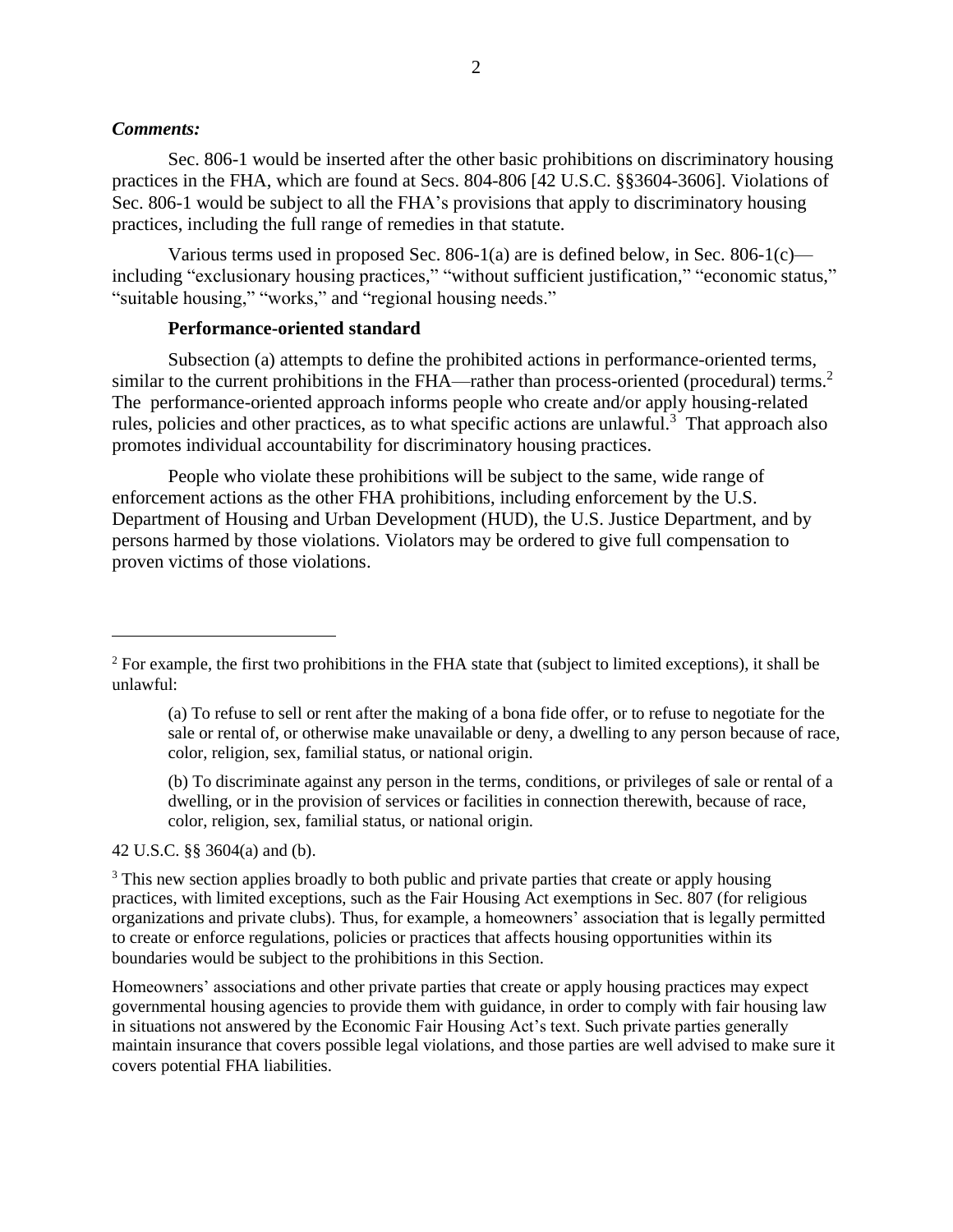That compensation may include the costs of required legal actions to correct those violations, as well as other monetary losses to the victims. Injunctions to prevent repeated housing discrimination by the violator(s) also may be issued, as appropriate. Without such remedies, low- and moderate-income people predictably will be unable to use the legal system effectively to have violations of their rights corrected.

The existing statutes that attempt to control exclusionary housing practices generally (all are state statutes) often do not define the prohibited actions, and none of them permit private lawsuits by victims of unlawful practices. Thus, those statutes provide less accountability and enforceability for discriminatory housing practices than the FHA.

Studies indicate that the FHA approach has been more successful in reducing residential isolation of different groups. Since the FHA was enacted in 1968, residential isolation by race (especially of Blacks from Whites) has been diminishing fairly steadily and substantially.<sup>4</sup> By contrast, the sorting of Americans into different neighborhoods, based on income levels ("residential isolation by income") has increased markedly since 1970, even in states with statutes that are intended to control the exclusionary housing practices that lead to that problem.

For example, one major study showed that the proportion of families in America's large metropolitan areas who lived in predominantly "rich" or "poor" neighborhoods more than doubled, from 15 percent to 34 percent, between 1970 and  $2012<sup>5</sup>$  Because most minority group members are on the lower end of the income and wealth spectrums, the sorting by income level undercuts attempts to reduce residential isolation of minority group members.<sup>6</sup>

Restrictive density zoning has become a major driver of residential segregation and isolation for low-income Blacks and Latinx Americans in metropolitan areas across the United

<sup>5</sup> K. Bischoff & S. Reardon, *The Continuing Increase in Income Segregation*, 2007–2012, STANFORD CENTER FOR EDUCATION POLICY ANALYSIS 5–6, 17 (2016). The rate in smaller metropolitan areas more than doubled too, from 9.6 percent in 1970 to 21.6 percent in 2012, according to that study. *Id.*

<sup>&</sup>lt;sup>4</sup> One major, recent study found a downward trend in residential isolation of Blacks from Whites, "though modest" (about 4.5 percent per decade), continuing fairly steadily from the 1970's across the ensuing decades. Douglas S. Massey, *The Legacy of the 1968 Fair Housing Act*, 30 Soc. Forum 8 (2015), posted at[: https://www.ncbi.nlm.nih.gov/pmc/articles/PMC4808815/;](https://www.ncbi.nlm.nih.gov/pmc/articles/PMC4808815/) citing MASSEY, DOUGLAS S. AND DENTON, NANCY A. AMERICAN APARTHEID: SEGREGATION AND THE MAKING OF THE UNDERCLASS, HARV. U. (1993). Another major study found "in 1980, the typical Black American lived in a census tract that was 58 percent Black; by 2010, that share dropped to 45 percent." *The Rise of Residential Segregation by Income*, p. 12, Pew Research Center (August 1, 2012), posted at: [http://www.pewsocialtrends.org/2012/08/01/the-rise-of-residential-segregation-byincome/.](http://www.pewsocialtrends.org/2012/08/01/the-rise-of-residential-segregation-byincome/)

<sup>6</sup> Douglas S. Massey and Jacob S. Rugh, *Segregation in Post-Civil Rights America: Stalled Integration or End of the Segregated Century*, ANNALS AM. ACAD. POL. SOC. SCI 2 (Mar. 8, 2016) (Massey & Rugh), <https://www.ncbi.nlm.nih.gov/pmc/articles/PMC3844132/>.<https://pubmed.ncbi.nlm.nih.gov/26966459/>. From 1970 to 2010, "the socioeconomic gap between Whites and minorities has widened, even as many minority members have moved into the middle class." SONH 2018*, supra* note 6, at 16. "Minorities made up half of the nation's low-wealth households in 2016, up from 39 percent in 1995. They also accounted for more than three-quarters of the growth in low-wealth households between 1995 and 2016."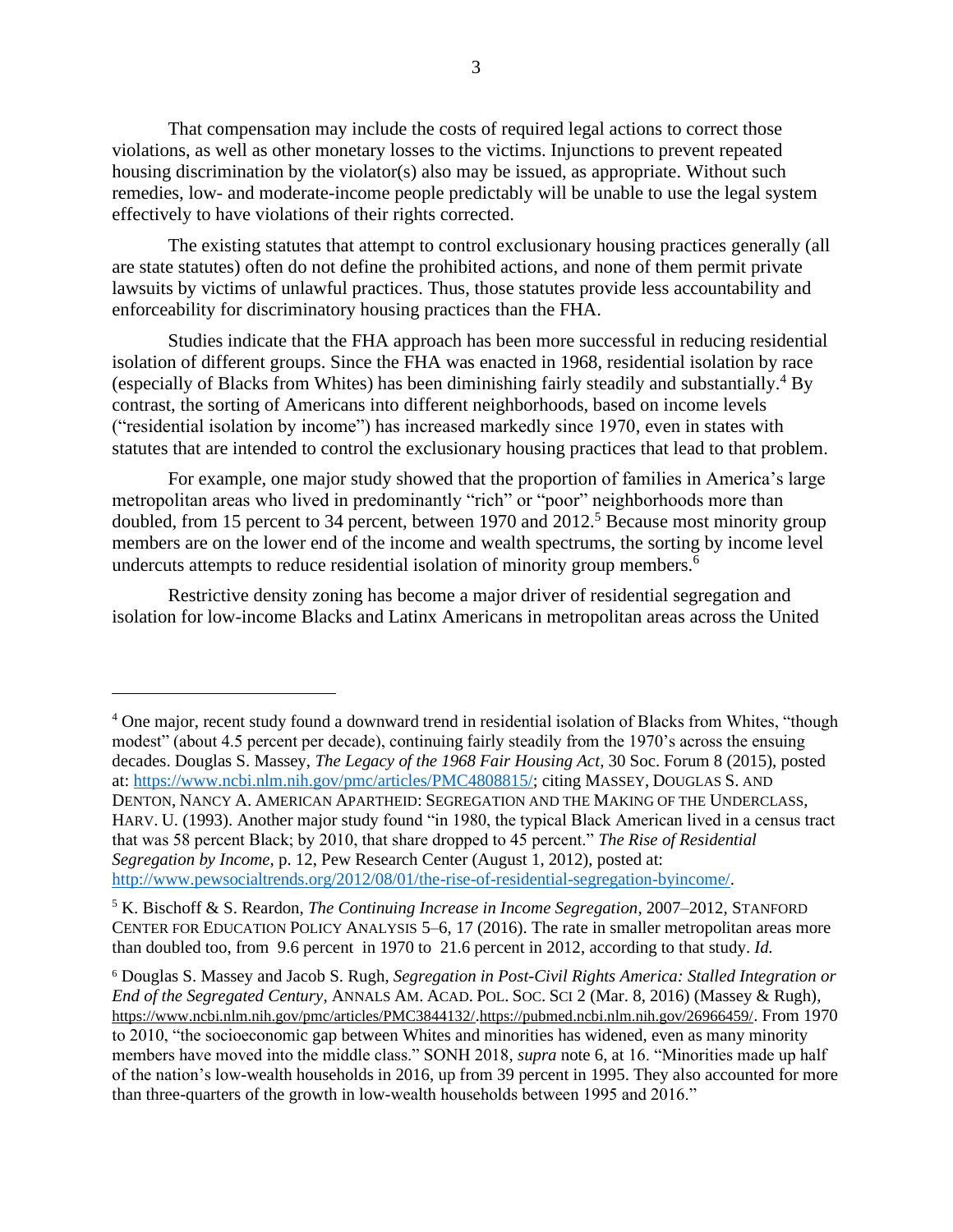States.<sup>7</sup> The metros where residential integration by race is ongoing are those where minority group members have higher incomes and do not face high levels of racism, and where there is little immigration and less restrictive density zoning.<sup>8</sup>

#### **Remedies**

The existing remedies under state statutes that address exclusionary housing practices appear insufficient to achieve general elimination of those practices. Some statutes allow a "builder's remedy," under which a developer that includes a sufficient number of affordable housing units in its development plan can challenge denial of the plan (or approval with unacceptable conditions, or lack of timely action on the plan) by the local government. However, no state statute permits people who are unable to secure suitable housing in a community, due to exclusionary housing practices, to take legal action to correct those practices.

The slow but steady progress in reducing residential isolation by race, since the FHA was enacted, compares very favorably with the rapidly increasing residential isolation by income that has occurred, even in states with statutes intended to combat that problem. In particular, by making it feasible for low- and moderate-income victims of unlawful housing practices to contest them, including through legal action, the FHA appears to have provided sufficient remedies to permit a slow, steady reduction in residential isolation by race. Fair Housing Associations have been a crucial part of that process.<sup>9</sup>

## **Fair share of regional housing needs**

Under Sec. 806-1(b), even persons who have none of the contacts listed in subsection (a) with the jurisdiction at issue are entitled to seek housing opportunities there (including with government assistance, for example). Although such housing opportunities may not exist in

<sup>8</sup> "According to our analyses, those metropolitan areas that are integrating over time are those having relatively affluent and well-educated minority populations, low levels of anti-black and anti-Latino sentiment, low rates of immigration, and permissive regimes of density zoning." Massey and Rugh at 13.

<sup>9</sup> *2017 Fair Housing Trends Report: The Case for Fair Housing*, NATIONAL FAIR HOUSING ALLIANCE (NFHA) 50 (2018). In 2016, private fair housing organizations investigated 70 percent of the complaints filed nationwide—almost twice as many as those investigated by federal, state, and local government agencies combined. *Id.* Historically, 71 percent of the HUD cases in which a fair housing organization is a complainant or co-complainant result in conciliation or a finding of reasonable cause to believe that unlawful discrimination occurred—whereas only 37 percent of cases not referred to HUD by fair housing organizations result in those favorable outcomes). *Id.* (citing *Study of the Fair Housing Initiatives Program*, DB Consulting Group, Inc., (May 2011)).

<sup>&</sup>lt;sup>7</sup> "Across all metropolitan areas, restrictive density zoning has emerged as a strong force producing segregation and isolation for both [Blacks and Latinx] and shifts toward integration are associated with higher minority socioeconomic status." *Id.* at 14. *"Limits on the density of residential construction in* predominantly white communities drive up the cost of housing to make it unaffordable to low income, minority households. As result, the more restrictive the density zoning regime (the stricter the limits on residential density), the higher the level of racial segregation and the less the shift toward integration over time"). *Id.* at 2.

*See generally, e.g.,* Equitable Housing Institute (EHI), *Toward a comprehensive ban on exclusionary housing practices,* pp. 5-6 (2019), [https://www.equitablehousing.org/images/PDFs/PDFs--2018-/EHI-](https://www.equitablehousing.org/images/PDFs/PDFs--2018-/EHI-Toward-comprehensive-ban-tech_edits-10-2020.pdf)[Toward-comprehensive-ban-tech\\_edits-10-2020.pdf.](https://www.equitablehousing.org/images/PDFs/PDFs--2018-/EHI-Toward-comprehensive-ban-tech_edits-10-2020.pdf)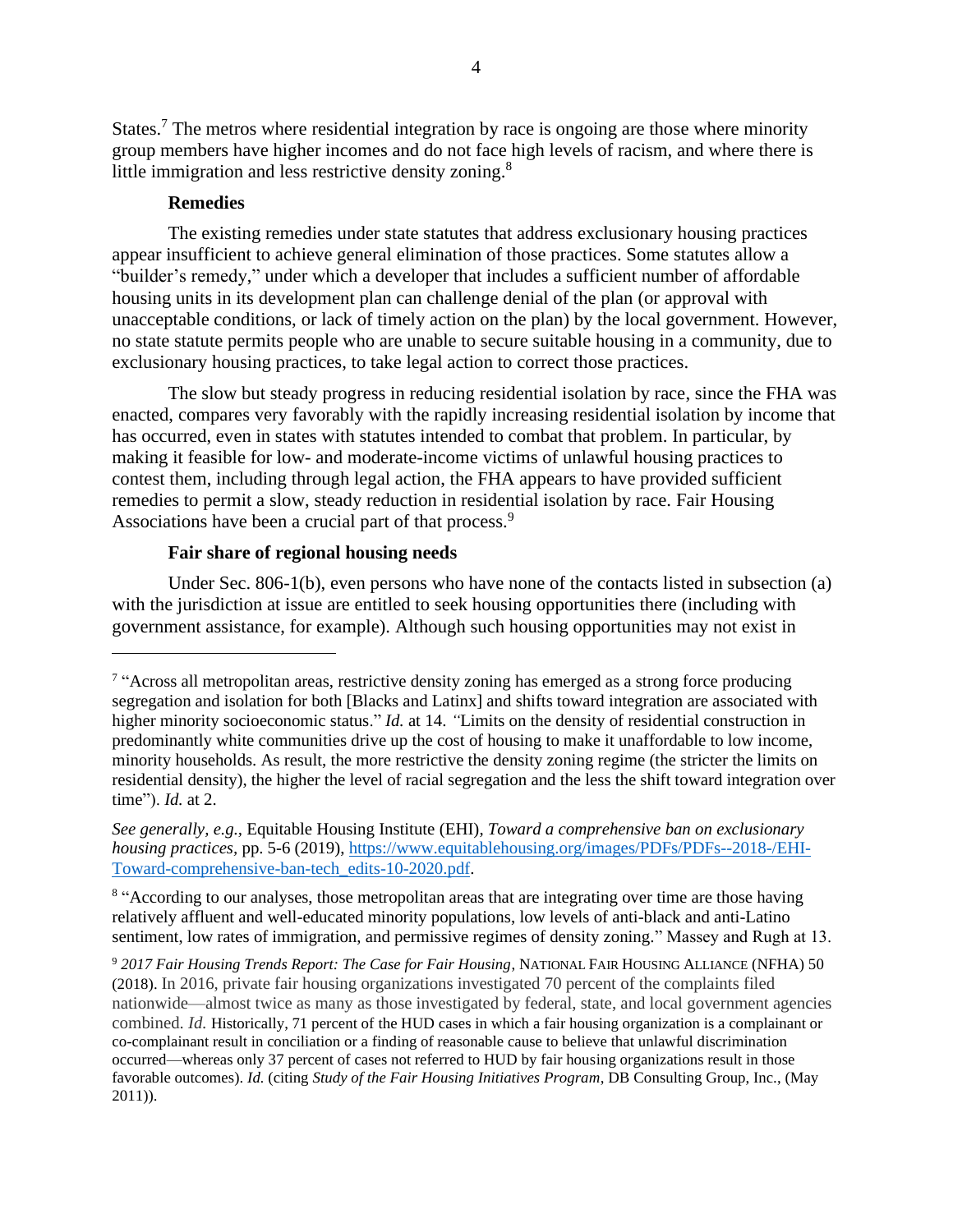every case, the jurisdiction is not permitted to have housing practices that interfere with the achievement of its fair share of the region's housing needs. The "freedom to travel throughout the United States has long been recognized as a basic right under the Constitution," and that right has been applied to an "indigent who desires to migrate, resettle, find a new job, and start a new life." *Shapiro v. Thompson,* 394 U.S. 618, 629, 631 (1969) (quoting *United States v. Guest*, 383 U.S. 745, 757-758 (1966)).

The issues involved in determining what constitutes a jurisdiction's fair share of regional housing needs can be quite complex.<sup>10</sup> Thus, Sec. 806-1(a) mentions several categories of persons who are specifically protected from exclusionary housing barriers in the jurisdiction. However, each jurisdiction also is prohibited from maintaining regulatory barriers to achieving its fair share of the region's housing needs. That share presumably includes people who have no current contacts with the jurisdiction, but for whom private and/or public entities are willing to build or preserve housing.

Generally, housing supply can be expanded to accommodate all the people covered by this section by building *up*, if not *out.* A key to providing a sufficient supply of housing in the right places, in the United States and around the world, is ending unnecessary land-use restrictions.

By changing land-use rules, cities can significantly lower the amount of land used per housing unit, usually by adjusting the permitted floor-area ratio. . . . Developers then can construct more square meters of space for each square meter of land and can fill more demand for housing, particularly in areas close to transit stations where the infrastructure can support it. $^{11}$ 

No jurisdiction or housing provider should be entitled to maintain housing practices that tend to increase the difficulty, for a person covered by this section, without sufficient justification, to obtain a suitable housing opportunity at the earliest feasible time.

[http://www.mckinsey.com/insights/urbanization/tackling\\_the\\_worlds\\_affordable\\_housing\\_challenge.](http://www.mckinsey.com/insights/urbanization/tackling_the_worlds_affordable_housing_challenge)

<sup>&</sup>lt;sup>10</sup> *See, e.g., Mount Laurel II,* 456 A.2d at 436 (the basic, underlying social problem addressed in that litigation—fairly sharing regional housing needs among the various jurisdictions in the same region of the state (New Jersey)—could be "far better addressed by administrative action than litigation"). However, the administrative approach tried in New Jersey—the Council on Affordable Housing ("COAH") became so mired in controversy that both the state legislature and the Governor eventually tried to abolish it. *See, in re N.J.A.C. 5:96 & 5:97*, 110 A.3d 31, 42-43 (N.J. 2015). The New Jersey Supreme Court has returned the responsibility for overseeing compliance with fair share requirements to the judicial branch, as of 2015. *Id.; see, e.g.,* Alan C. Weinstein, *Reflections on the Persistence of Racial Segregation in Housin*g, 45 CAP. U. L. REV. 59, 70 (2017).

<sup>11</sup> McKinsey Global Institute, *A blueprint for addressing the global affordable housing challenge*, p. 10 (October 2014) ("McKinsey *Blueprint*"), posted at: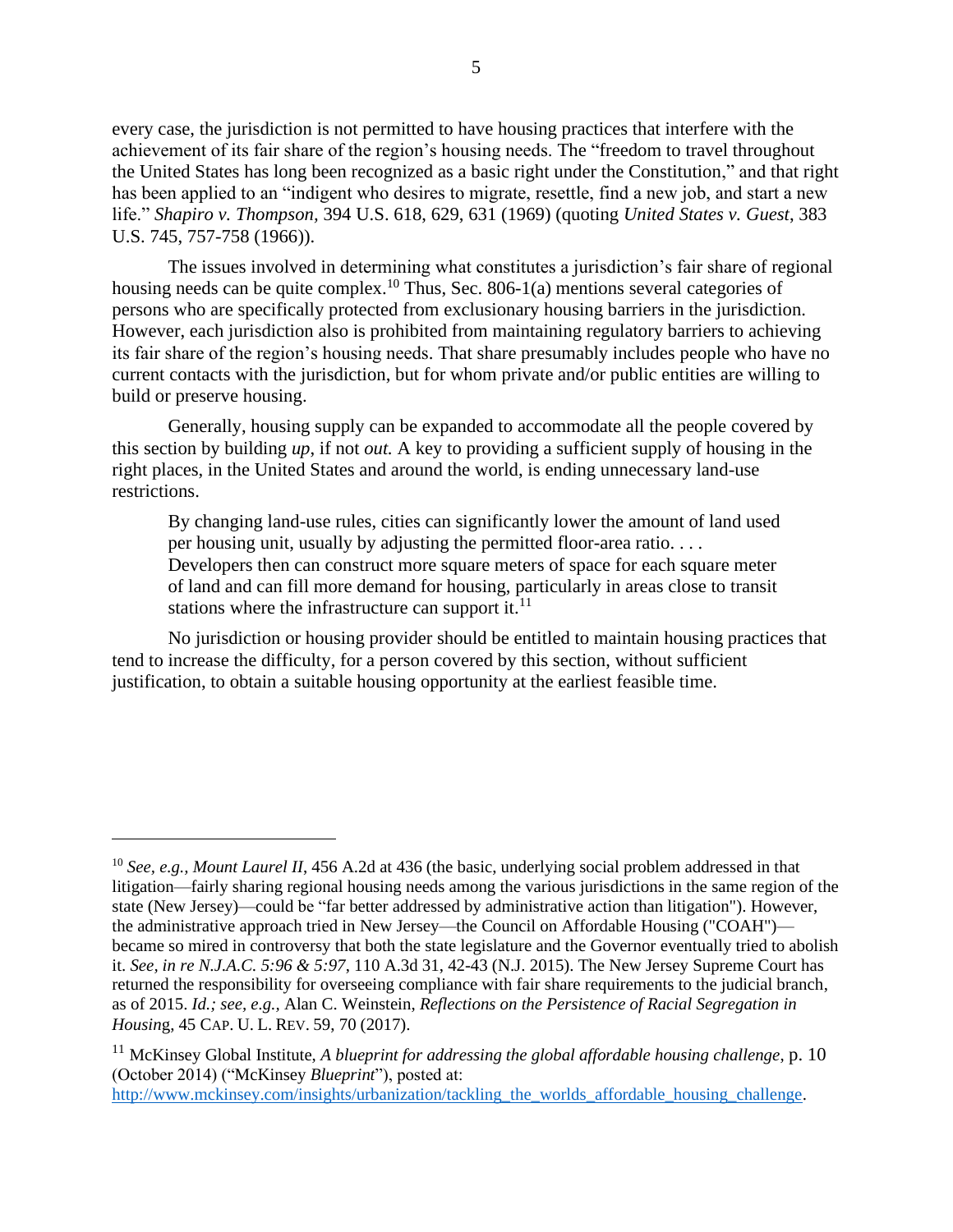#### *Note: Covid-19 and density*

The pandemic has seen many city-dwellers (mostly wealthier ones) move to less densely populated areas.<sup>12</sup> That trend could lead to reduced redevelopment in urban areas for years.<sup>13</sup> However: "Some of the world's most heavily settled spaces — Hong Kong, Seoul, Singapore have proved to be the most formidable at containing Covid-19. In the U.S., small towns in Georgia and Louisiana suffer along with New York City."<sup>14</sup>

A Wall Street Journal analysis found that, across the country, the virus has spread more widely in places with the most crowded households, not necessarily places with the largest or densest populations. Remote, rural hamlets where extended families live under the same roof have turned deadlier than some of the densest blocks of Manhattan or Chicago, the analysis found.<sup>15</sup>

An April study of the pandemic in New York City found that "areas with higher numbers of confirmed COVID-19 cases have lower population density, yet they do have higher rates of overcrowding at the household level."<sup>16</sup>

The scientific literature supports the broad supposition that infectious disease spreads more easily in densely populated urban environments . . . . But epidemiologists say that airborne infectious disease spreads at a more fine-grained

<sup>13</sup> Flint, *supra* n. 12.

 $12$  In particular: "Gateway metros have experienced a mass exodus of residents during the pandemic. In some cases, young workers who are drawn to these urban cities for the lifestyle have left as service jobs have dried up and entertainment venues remain closed. Some office workers have relocated to the nearby suburbs, since they work from home and no longer need to be close to their places of employment. Some can no longer afford the extraordinarily high rents . . . ." Yardi Matrix Bulletin, *Multifamily Absorption Resumes After COVID-19 Slump: How Durable Is Demand?* (Oct. 2020). *See also, e.g.,* Anthony Flint, *The Destiny of Density*, LINCOLN INSTITUTE OF LAND POLICY (June 24, 2020), posted at: [https://www.lincolninst.edu/publications/articles/2020-06-destiny-density-affordability-equity-effects-of](https://www.lincolninst.edu/publications/articles/2020-06-destiny-density-affordability-equity-effects-of-insidious-virus)[insidious-virus.](https://www.lincolninst.edu/publications/articles/2020-06-destiny-density-affordability-equity-effects-of-insidious-virus) Flint points out that, by contrast to the mobility of wealthy city-dwellers, Lower-income workers in service jobs— disproportionately in communities of color— cannot work from home or afford not to work.)

<sup>&</sup>lt;sup>14</sup> Samuel Kling, *Is the City Itself the Problem?*, CityLab (April 20, 2020), posted at: [https://www.citylab.com/perspective/2020/04/coronavirus-cases-urban-density-suburbs-health-parks](https://www.citylab.com/perspective/2020/04/coronavirus-cases-urban-density-suburbs-health-parks-cities/610210/)[cities/610210/.](https://www.citylab.com/perspective/2020/04/coronavirus-cases-urban-density-suburbs-health-parks-cities/610210/) Kling is Global Cities Fellow at the Chicago Council on Global Affairs. "As Covid-19 enlarges the window of policy possibilities, city leaders should remember their problem is the virus, not urban life. They can improve their public health and transportation infrastructure by learning from the dense places that have managed to avoid the harshest impacts of the virus."

<sup>15</sup> Ian Lovett, *et. al., COVID-19 Stalks Large Families in Rural America*, Wall Street Journal (June 7, 2020), posted at: [https://www.wsj.com/articles/covid-19-households-spread-coronavirus-families-navajo](https://www.wsj.com/articles/covid-19-households-spread-coronavirus-families-navajo-california-second-wave-11591553896)[california-second-wave-11591553896.](https://www.wsj.com/articles/covid-19-households-spread-coronavirus-families-navajo-california-second-wave-11591553896)

<sup>16</sup> *COVID-19 Cases in New York City, a Neighborhood-Level Analysis,* NYU FURMAN CENTER BLOG (April 10, 2020).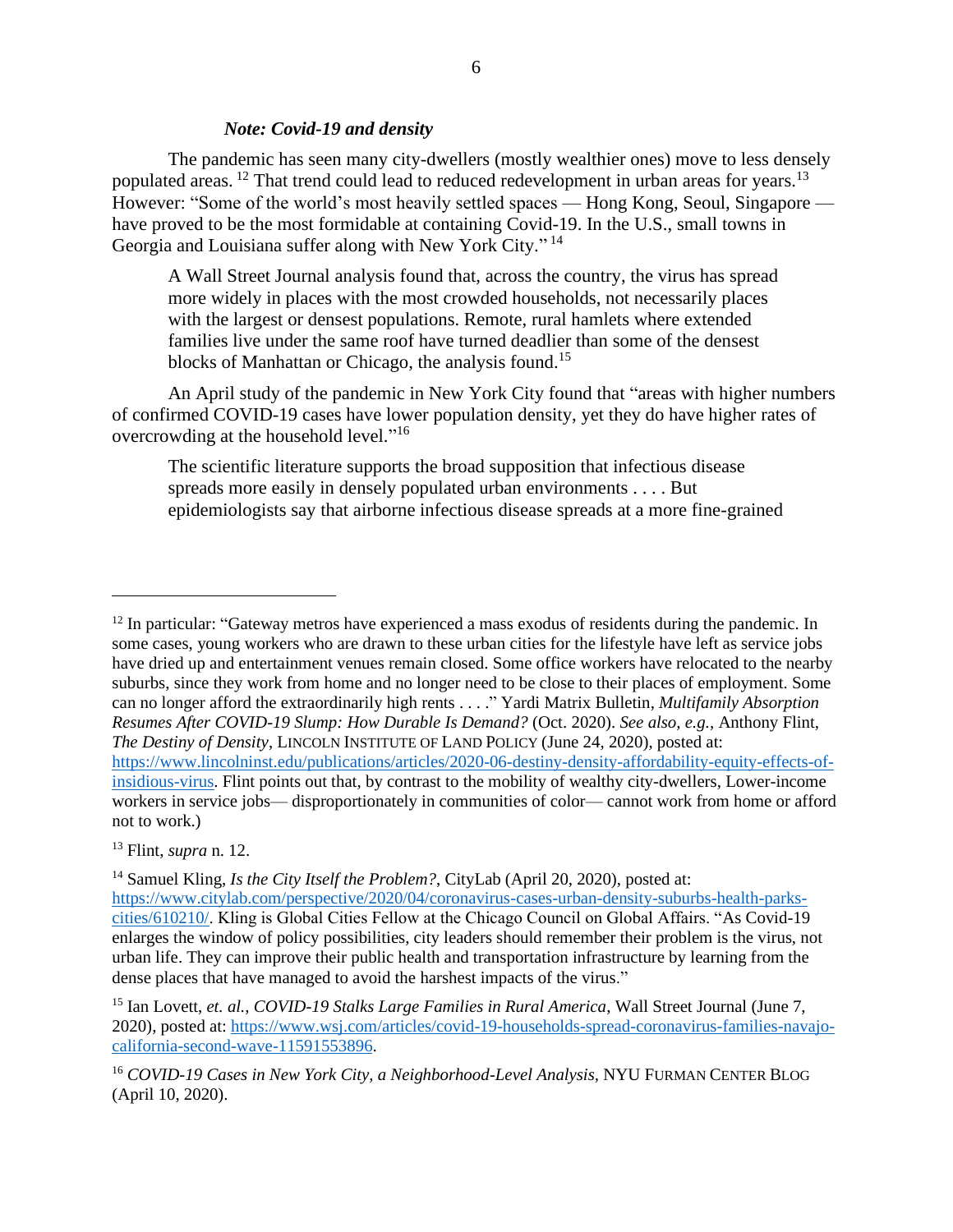level, such as in crowded churches, military barracks, or homes shared by large families—[rather than] the city as a whole.<sup>17</sup>

"Historically, cities have responded to disease and disaster with affirmative measures: first responders and building codes after great fires, water and sewer infrastructure prompted by cholera, or tightened security to guard against international terrorism."<sup>18</sup> So, there is reason for optimism that American urban areas can build upward again after the pandemic—with improvements based on lessons learned from the pandemic—to help house all its urban populations suitably. 19

## **Federal jurisdiction**

This provision meets federal jurisdictional requirements on a number of Constitutional bases. For example:

- **Thirteenth Amendment.** It has been held consistently that the FHA is a valid exercise of congressional power under the Thirteenth Amendment, in order to eliminate badges and incidents of slavery.<sup>20</sup> This proposed addition to the FHA seeks to correct practices that have undermined the achievement of that goal, and that have not been effectively curbed through the FHA's current tools.
- **Congress' authority to regulate interstate commerce (Art. I, § 8).<sup>21</sup>** Real estate sales and rentals unquestionably affect interstate commerce.<sup>22</sup> The adverse

<sup>19</sup> "While large cities are likely to struggle (with both their fiscal viability and private-sector activity) for several years, the COVID induced pause in their appeal is not likely to be permanent." PwC & Urban Land Institute (ULI), *Emerging Trends in Real Estate© 2021*, p. 5 (2020).

<sup>20</sup> *E.g., Williams v. Matthews Co.,* 499 F.2d 819, 825 (8<sup>th</sup> Cir.), *cert. denied*, 419 U.S. 1021, 1027 (1974); *United States v. Hunter*, 459 F.2d 205, 214 (4th Cir.), *cert. denied*, 409 U.S. 934 (1972).

<sup>21</sup> "Congress shall have power [to] regulate commerce . . . among the several States." U.S. Const. art. I, § 8, cl. 3. Commerce among the several States means "commerce which concerns more states than one." *Gibbons v. Ogden*, 22 U.S. 1, 194 (1824).

<sup>22</sup> *See Seniors Civil Liberties Ass'n v. Kemp*, 965 F.2d 1030, 1034 (11th Cir. 1992) ("Congress had ample evidence before it, and was adequately aware, that its exercise of power under the Fair Housing Act was supported by the Commerce Clause"). Real estate rentals "unquestionably" affect interstate commerce. *Russell v. United States*, 471 U.S. 858, 862 (1985) (federal arson statute was valid as applied to a single rental apartment building).

"Ultimately, whatever stimulates or retards the volume of residential sales, or has an impact on the purchase price, affects the demand for financing and title insurance, those two commercial activities that on this record are shown to have occurred in interstate commerce." *McLain v. Real Estate Board of New Orleans*, 444 U.S. 232, 245 (1980) (federal antitrust lawsuit permitted to challenge local brokerage practices).

<sup>17</sup> Flint, *supra* n. 12.

<sup>18</sup> Flint, *supra* n.12 *See, e.g.,* FRANK SNOWDEN, EPIDEMICS AND SOCIETY, 195-200, YALE U. PRESS (2019) (secure water and sewer systems, created in response to epidemics of typhoid fever, gastroenteritis, and cholera, proved essential to combat those and other infectious diseases).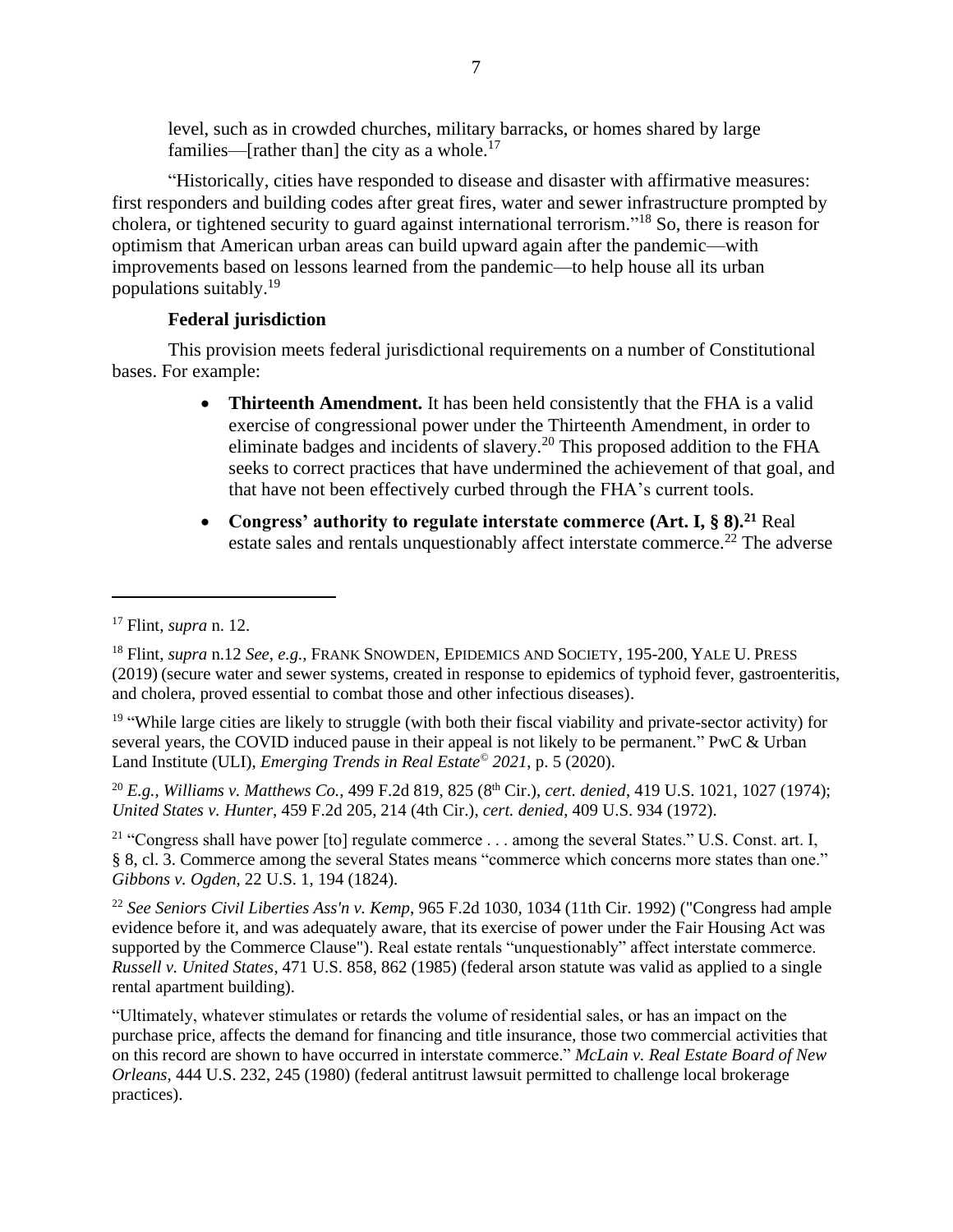effects of exclusionary housing practices on interstate commerce have been documented by recent economic studies.<sup>23</sup>

• **Freedom to travel:** As mentioned, all Americans—regardless of economic status—have a Constitutional right to resettle in a different state (as well as a different part of the same state) to find a new job and pursue a better life.<sup>24</sup> Exclusionary housing practices interfere with that right.

## **Sec. 806-1(b)**

- (b) The opportunity for suitable housing shall include, but not be limited to, housing as close as feasible—consistent with sound planning—to where the person works, currently resides, has a close family member residing, or where the person's primary support system is located in the jurisdiction. The opportunity for suitable housing shall be provided without discrimination based on:
	- (i) the nature or amount of the person's financial assets, source of funds, payment or income, from any lawful source; and
	- (ii) any other personal status that is legally protected from housing discrimination.

## *Comments*

## **Importance to environment of housing as close as feasible to jobs**

Housing opportunities "as close as feasible" to people's jobs are crucial to reducing development sprawl and its enormous costs for Americans and their environment. Among the major problems caused by housing shortages near employment hubs are increased traffic congestion, commuting times, transportation costs, loss of open space, harm to wildlife—and even a contribution to global climate change.

<sup>&</sup>lt;sup>23</sup> One landmark study shows that hyperinflation in housing costs in the wealthier states since 1980 has had adverse effects on the upward mobility of American workers in other states, and on the American economy overall. Peter Ganong & Daniel Shoag. *Why has regional income convergence in the US declined?* 102 JOURNAL OF URBAN ECONOMICS 76–90 (2017).

Another major study confirms that exclusionary housing practices at the local level are a significant drag on American economic growth. Chang-Tai Hsieh and Enrico Moretti, *Housing Constraints and Spatial Misallocation,* 11 AMER. ECON. JOURNAL: MACROECONOMICS, 1–39 (2019).

<sup>24</sup> *Shapiro v. Thompson,* 394 U.S. at 629, 631 (1969), quoted above, p. 5. Among the Constitutional provisions cited in support of that right—in addition to the Commerce Clause—are the Privileges and Immunities Clauses of Art. IV, Sec. 2, and the Fourteenth Amendment. (Art. IV, § 2 states in pertinent part: "The citizens of each State shall be entitled to all Privileges and Immunities of citizens in the several States." The Fourteenth Amendment states in pertinent part: "No state shall make or enforce any law which shall abridge the privileges or immunities of citizens of the United States.)"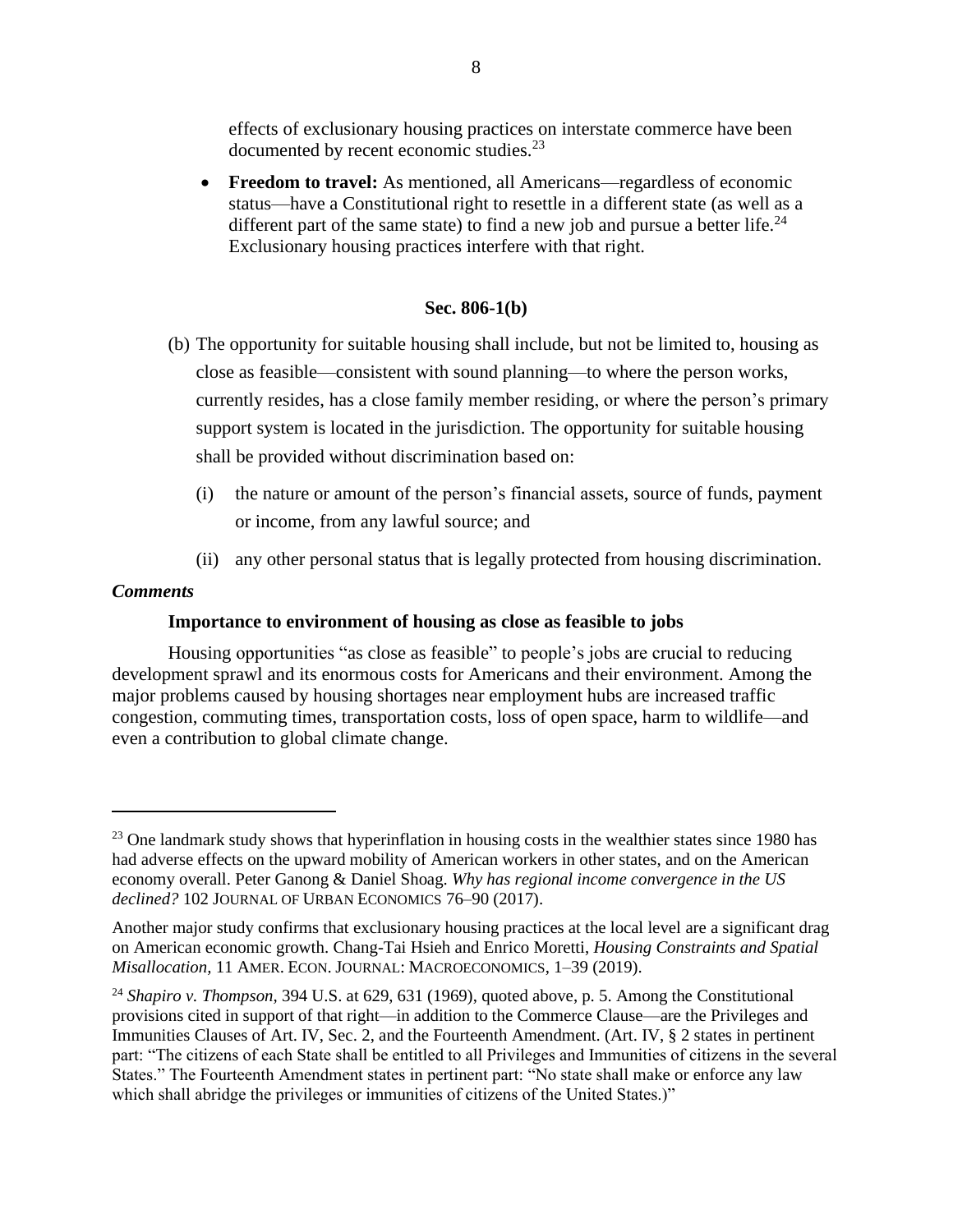"The problem is larger than ever. In 2017, congestion caused urban Americans to travel an extra 8.8 billion hours and purchase an extra 3.3 billion gallons of fuel for a congestion cost of \$166 billion."<sup>25</sup> Total travel delays annually for Americans, due to traffic congestion, rose almost five-fold from 1982 to  $2017<sup>26</sup>$ 

Furthermore, the overall cost of traffic congestion to Americans rose almost 1,200 percent from 1982 to 2017, to \$179 billion in constant 2017 dollars.<sup>27</sup> "The average auto commuter spends 54 hours in congestion and wastes 21 gallons of fuel due to congestion at a cost of \$1,080 in wasted time and fuel." 28

Development sprawl costs the United States more than \$1 trillion a year overall, according to a recent study, "because it can increase per capita land consumption up to 80 percent and car use by up to 60 percent. Together these outcomes create social costs that amount to \$626 billion a year for people living in sprawling areas and \$400 billion for those outside of them, the report estimates." $^{29}$ 

Scientists have concluded that it is very likely that greenhouse gas emissions due to increased road traffic have contributed to global climate change.<sup>30</sup> Also, as "more land has been paved over to make way for development, leaving less green space to absorb rainwater and chemical runoff, soil erosion and water pollution have also increased."<sup>31</sup> And most experts

<sup>26</sup> *Id.* at 1 and Exh. 1.

<sup>27</sup> *Id.,* Exh. 1.

<sup>28</sup> *Id.* 

[https://newclimateeconomy.report/workingpapers/wp-content/uploads/sites/5/2016/04/public-policies](https://newclimateeconomy.report/workingpapers/wp-content/uploads/sites/5/2016/04/public-policies-encourage-sprawl-nce-report.pdf)[encourage-sprawl-nce-report.pdf.](https://newclimateeconomy.report/workingpapers/wp-content/uploads/sites/5/2016/04/public-policies-encourage-sprawl-nce-report.pdf)

<sup>25</sup> 2019 Urban Mobility Report, *Texas A&M Transportation Institute* 1 (August 2019), posted at: [https://static.tti.tamu.edu/tti.tamu.edu/documents/mobility-report-2019.pdf.](https://static.tti.tamu.edu/tti.tamu.edu/documents/mobility-report-2019.pdf) "Trucks account for \$20 billion (11 percent) of the cost, a bigger share than their 7 percent of traffic." *Id.*

<sup>29</sup> Tanvi Misra, *How Much Sprawl Costs America, Bloomberg CityLab* (March 24, 2015), citing LSE Cities and Victoria Transport Policy Institute, *Analysis of Public Policies That Unintentionally Encourage and Subsidize Urban Sprawl* (March 2015), posted at

<sup>30</sup> Michael M. Maya, *Transportation Planning and the Prevention of Urban Sprawl*, 83 N.Y.U. L. Rev. 879, 884 (2008); *see also* Intergovernmental Panel on Climate Change, Climate Change 2007: Synthesis Report 5 (2007), available at [http://www.ipcc.ch/pdf/assessment-report/ar4/syr/ar4\\_syr\\_spm.pdf.](http://www.ipcc.ch/pdf/assessment-report/ar4/syr/ar4_syr_spm.pdf) In 2011 there were "56 billion pounds of additional carbon dioxide (CO2) greenhouse gas released into the atmosphere during urban congested conditions (equivalent to the liftoff weight of over 12,400 Space Shuttles with all fuel tanks full)."

<sup>31</sup> Michael M. Maya, *Transportation Planning and the Prevention of Urban Sprawl*, 83 N.Y.U. L. Rev. 879, 884 (2008). Ultimately, suburban development consumes agricultural land and green spaces. *See also generally* Nicole Stelle Garnett, *Trouble Preserving Paradise?*, 87 Cornell L. Rev. 158, 161 (2001) (referencing Robert W. Burchell & Naveed A. Shad, *The Evolution of the Sprawl Debate in the United States*, 5 Hastings W.-Nw. J. Envtl. L. & Pol'y 137, 141 (1999) ("Another of sprawl's distinguishing traits is its consumption of exurban agricultural and other frail lands in abundance, since these are the types of land found at the periphery of development").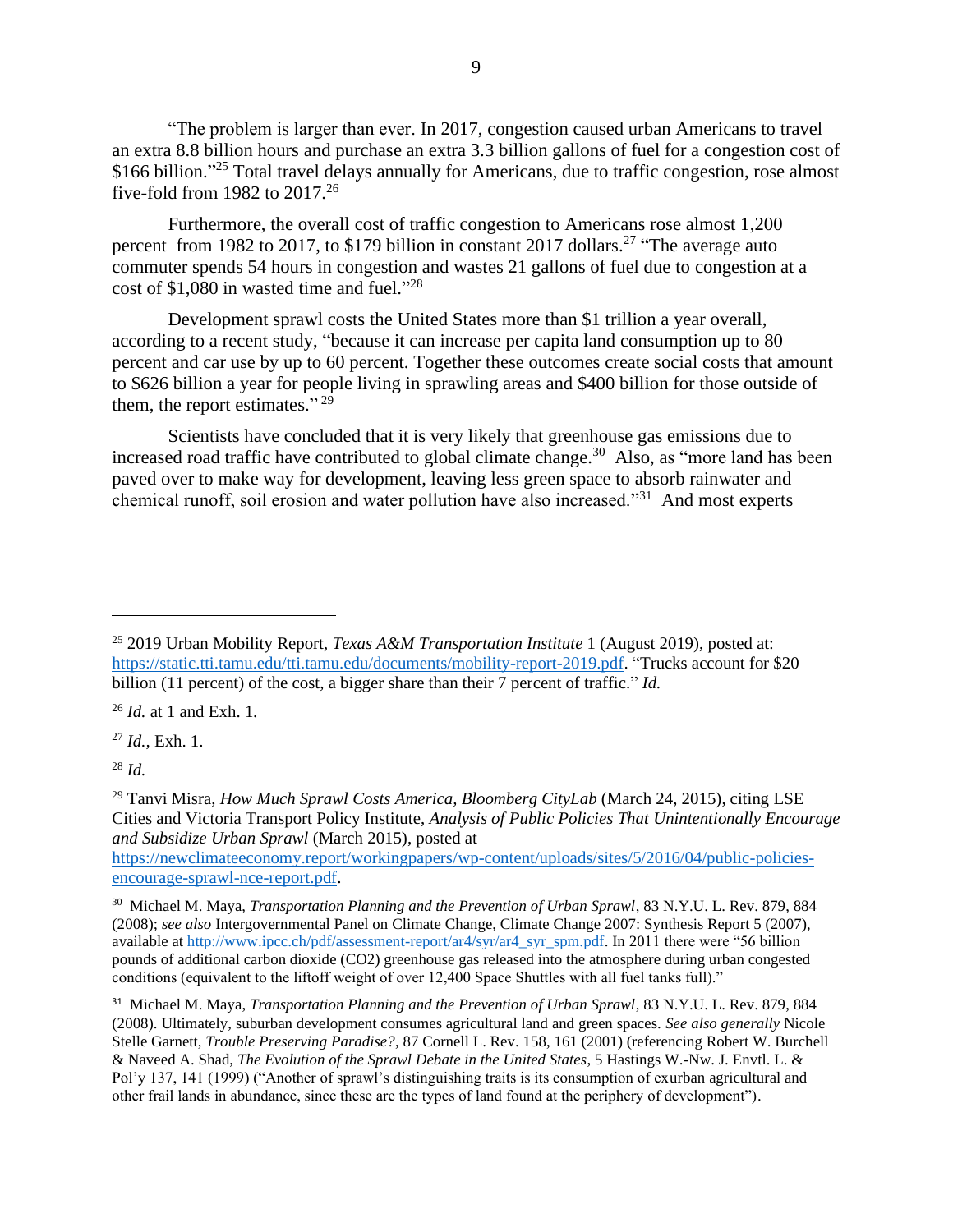recognize sprawling development "as the primary factor in the destruction of natural habitats and wildlife and reductions in the abundance and diversity of bird species." $32$ 

The reasonable places for housing opportunities today must include places as close as feasible to where the job are (consistent with sound planning). Some jobs are moving closer to where workers live—most notably through increased work from home, especially since the Covid-19 pandemic began.<sup>33</sup> However, low-income workers, who are disproportionately people of color, are less likely to work from home. More of them must commute to service, manufacturing, and other fixed-site jobs daily.<sup>34</sup> Also, a much higher proportion of low-income families with children live in overcrowded and/or substandard housing.<sup>35</sup>

## **Importance of prohibiting "source of income" discrimination**

The FHA still allows housing providers to discriminate against people who rely on Section 8 vouchers and other forms of governmental assistance. A leading authority on the FHA concludes:

Such source-of-income discrimination not only undercuts the federal government's principal housing-assistance program, but it also disproportionately harms racial minorities and other FHA-protected groups. A growing number of states and localities have now addressed this problem by amending their fairhousing laws to ban source-of-income discrimination. The time has come for Congress to do the same. $36$ 

<sup>34</sup> *See, e.g.,* Richard A. Oppel Jr., et al., *The Fullest Look Yet at the Racial Inequity of Coronavirus*, N.Y. TIMES (July 5, 2020), [https://www.nytimes.com/interactive/2020/07/05/us/coronavirus-latinos-african](https://www.nytimes.com/interactive/2020/07/05/us/coronavirus-latinos-african-americans-cdc-data.html?action=click&module=Top%20Stories&pgtype=Homepage&utm_source=NLIHC+All+Subscribers&utm_campaign=3243309e04-DHRC-7.8.2020&utm_medium=email&utm_term=0_e090383b5e-3243309e04-293283349&ct=t(DHRC-7.8.2020-update))[americans-cdc-](https://www.nytimes.com/interactive/2020/07/05/us/coronavirus-latinos-african-americans-cdc-data.html?action=click&module=Top%20Stories&pgtype=Homepage&utm_source=NLIHC+All+Subscribers&utm_campaign=3243309e04-DHRC-7.8.2020&utm_medium=email&utm_term=0_e090383b5e-3243309e04-293283349&ct=t(DHRC-7.8.2020-update))

[data.html?action=click&module=Top%20Stories&pgtype=Homepage&utm\\_source=NLIHC+All+Subscr](https://www.nytimes.com/interactive/2020/07/05/us/coronavirus-latinos-african-americans-cdc-data.html?action=click&module=Top%20Stories&pgtype=Homepage&utm_source=NLIHC+All+Subscribers&utm_campaign=3243309e04-DHRC-7.8.2020&utm_medium=email&utm_term=0_e090383b5e-3243309e04-293283349&ct=t(DHRC-7.8.2020-update)) [ibers&utm\\_campaign=3243309e04-DHRC-7.8.2020&utm\\_medium=email&utm\\_term=0\\_e090383b5e-](https://www.nytimes.com/interactive/2020/07/05/us/coronavirus-latinos-african-americans-cdc-data.html?action=click&module=Top%20Stories&pgtype=Homepage&utm_source=NLIHC+All+Subscribers&utm_campaign=3243309e04-DHRC-7.8.2020&utm_medium=email&utm_term=0_e090383b5e-3243309e04-293283349&ct=t(DHRC-7.8.2020-update))[3243309e04-293283349&ct=t\(DHRC-7.8.2020-update\)](https://www.nytimes.com/interactive/2020/07/05/us/coronavirus-latinos-african-americans-cdc-data.html?action=click&module=Top%20Stories&pgtype=Homepage&utm_source=NLIHC+All+Subscribers&utm_campaign=3243309e04-DHRC-7.8.2020&utm_medium=email&utm_term=0_e090383b5e-3243309e04-293283349&ct=t(DHRC-7.8.2020-update))

<sup>35</sup> *See, e.g.,* HUD, *Evidence Matters: Housing's and Neighborhoods' Role in Shaping Children's Future*, pp. at 3-4, 7 and Figure 1 (Fall 2014) ("HUD 2014") (rates of inadequate and overcrowded housing for low-income children were about twice as high as for the overall population), posted at: [http://www.huduser.org/portal/periodicals/em/EM\\_Newsletter\\_fall\\_2014.pdf\)](http://www.huduser.org/portal/periodicals/em/EM_Newsletter_fall_2014.pdf). *See also, e.g,* EHI, *How Exclusionary Housing Policies Impact Childrens' Health, Education, and General Development*, 3-4, 6 (2015), posted at [https://www.equitablehousing.org/images/PDFs/PDFs--2018-](https://www.equitablehousing.org/images/PDFs/PDFs--2018-/EHI_CHILDRENS_DEVELOPMENT__XHPs-final-rev-10-2020.pdf) [/EHI\\_CHILDRENS\\_DEVELOPMENT\\_\\_XHPs-final-rev-10-2020.pdf.](https://www.equitablehousing.org/images/PDFs/PDFs--2018-/EHI_CHILDRENS_DEVELOPMENT__XHPs-final-rev-10-2020.pdf)

<sup>32</sup> Jeremy R. Meredith, *Sprawl and the New Urbanist Solution*, 89 Va. L. Rev. 447, 447 (2003) (referencing Bradley C. Karkkainen, *Biodiversity and Land*, 83 Cornell L. Rev. 1, 7 & n.24 (1997)).

<sup>&</sup>lt;sup>33</sup> The overall impact of work from home (WFH) on total demand for office space is unclear, "with experts' forecasts ranging from minimal impact (WFH) reductions offset by lower density) to an overall decline in office space demand of 10 to 15 percent." PwC & Urban Land Institute (ULI), *Emerging Trends in Real Estate© 2021*, p. 8 (2020). The future for office workers may look more like a consultant's flexible job schedule, with meetings at a central office on 3 days of the week and WFH 2 days a week. Yardi Matrix, *Industrial and Office National Outlook,* p. 61 (Presentation, Nov. 5, 2020).

<sup>36</sup> Robert G. Schwemm, *Source-of-Income Discrimination and the Fair Housing Act*, 70 Case-W. Res. L. Rev. 573, 648 (2020).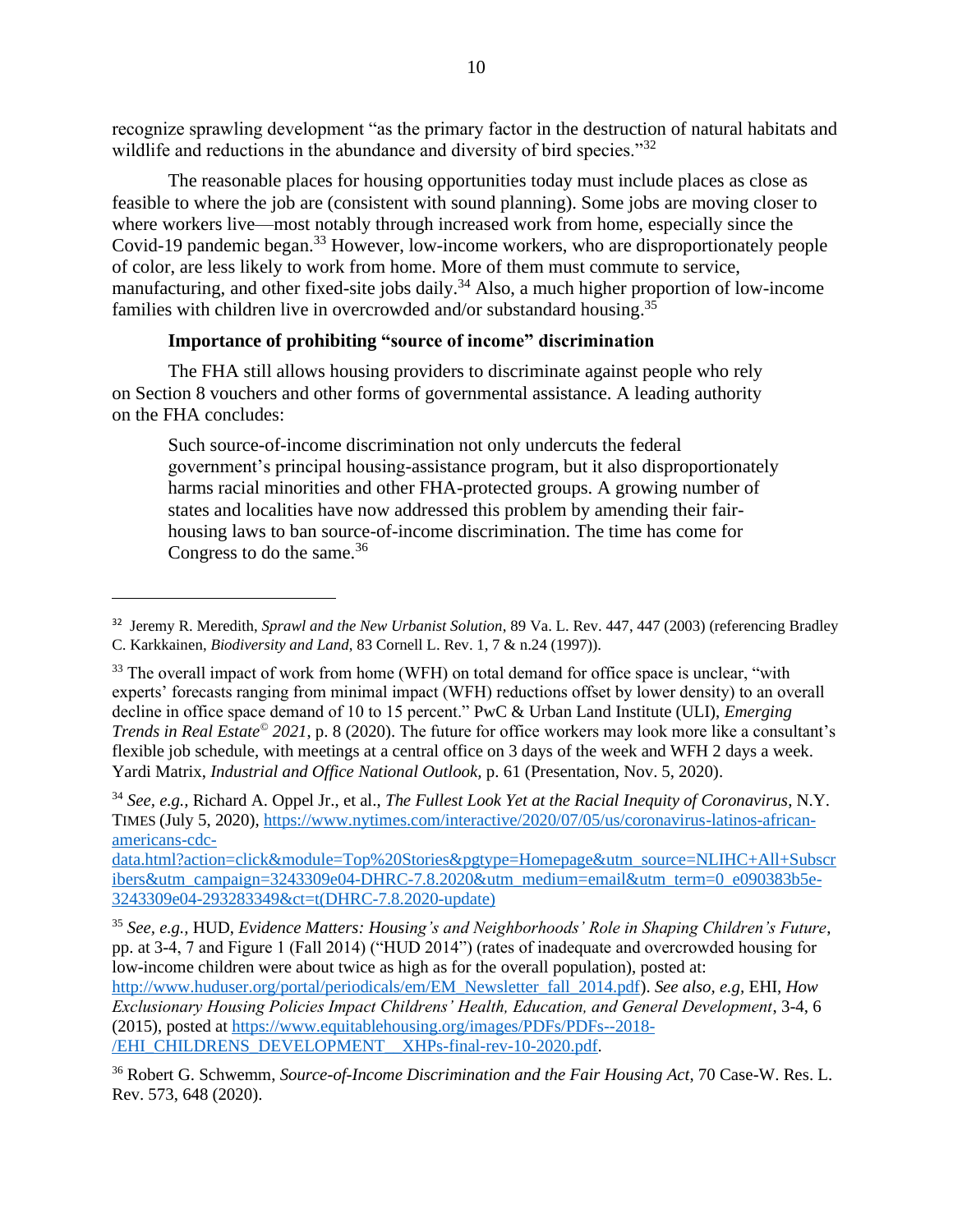"By 2020, seventeen states and over seventy localities had enacted housing laws that ban some form of source-of-income discrimination." $\frac{37}{7}$  Proposed Sec. 806-1(b)(i) would ban source-ofincome discrimination in housing. Because a few courts have interpreted particular state or local laws banning source-of-income discrimination as not applying to Section 8 vouchers, on the grounds that vouchers are not "income" to the tenant, we have included the terms "funds" and "payment" as well.<sup>38</sup>

#### **Sec. 806-1(c)**

- (c) For the purposes of this section, the terms below shall have the following meanings:
	- (iii) "As close as feasible" means land or structures that are reasonably available for a suitable residence for a person—to the extent consistent with sound planning; including locations that would minimize the person's commuting time to and from the person's primary job or other primary means of support.
	- (iv) "Close family members" include the following persons, by birth or adoption: parents, grandparents and other direct, living ancestors; children, grandchildren, and other living descendants; siblings, first cousins, and the other, closest living cousin with whom the person has a mutually agreeable housing opportunity.
	- (v) "Commute-sheds" are areas from which a substantial number of people commute to a specific location—including from places beyond that location's metropolitan and micropolitan areas (if any). The jurisdiction's fair share of regional housing needs is not increased by the fact that some other area of the region is *not* providing its fair share of those needs.
	- (vi) "Discrimination" means discriminatory effect or intent, based on the nature or amount of a person's financial assets, or source of payment or income, derived from any lawful source, as well as any other prohibited basis of discrimination, such as race, color, religion, sex, handicap, familial status, and/or national origin. "Family members" include parents, children, other direct ancestors and descendants (by birth, marriage, or adoption).

<sup>37</sup> *Id.* at 591.

<sup>&</sup>lt;sup>38</sup> See, e.g., Knapp v. Eagle Property Management Corp., 54 F.3d 1272 (7<sup>th</sup> Cir. 1995) (finding that Section 8 federal rent assistance vouchers were not "lawful source of income" within meaning of Wisconsin Open Housing Act provision prohibiting landlords from discriminating in housing on basis of lawful source of income). *See also Sabi v. Sterling,* 183 Cal. App. 4th 916 (2010) (California law did not change nature of Section 8 payments to a landlord, so as to include them in a tenant's source of income.)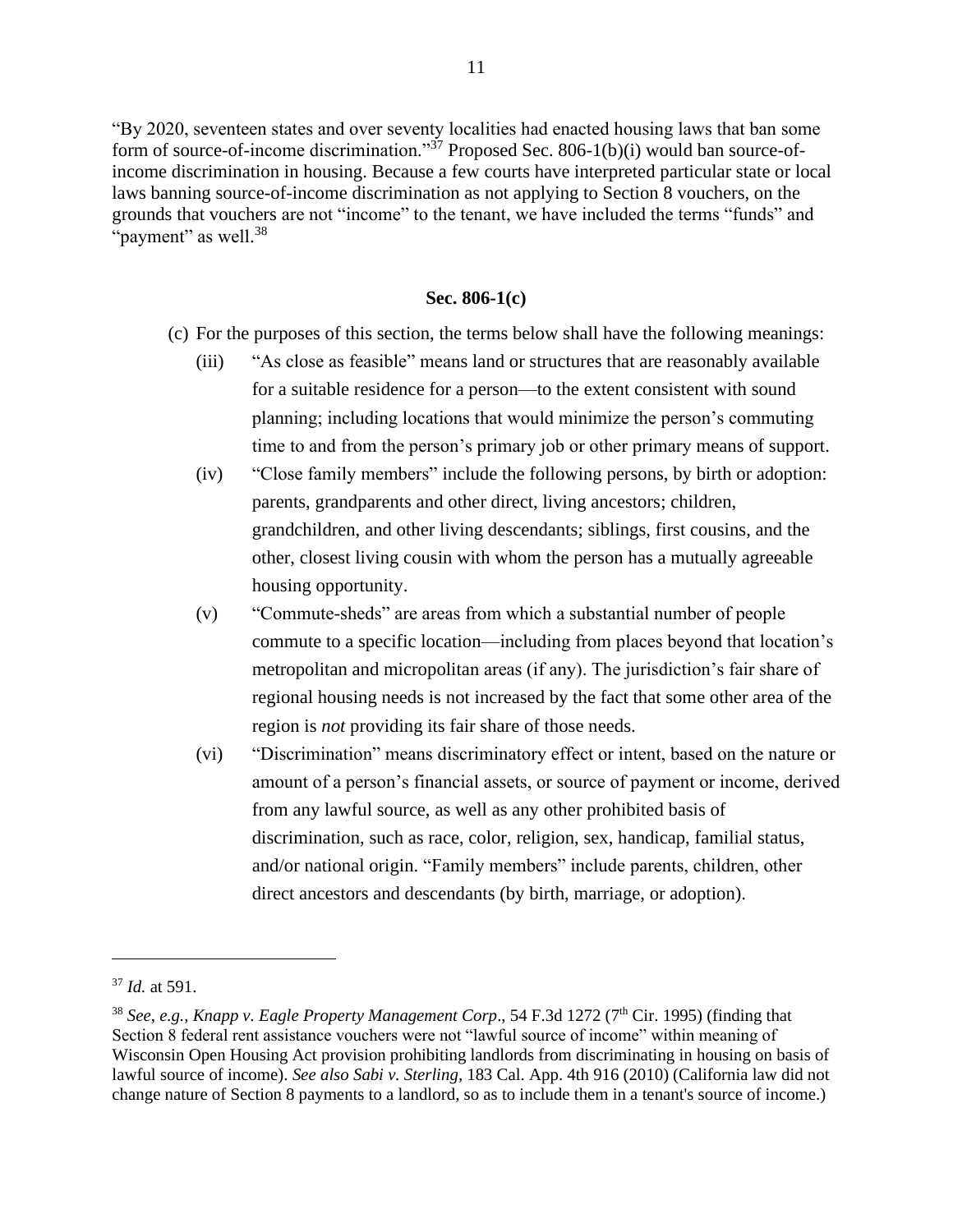- (vii) "Discriminatory housing practice" means an act that is unlawful under section 804, 805, 806, 806-1, or 818 of this title.
- (viii) "Economic status" means the person's income, financial assets or liabilities. <sup>39</sup> This section does not independently require the provision of housing at public expense. Rather, this section requires the elimination of all housing practices that increase the challenge of obtaining housing by other means, without sufficient justification, for any person covered by this section. A person's inability to pay (directly or indirectly) a reasonable amount toward rent or other living arrangements for a particular housing unit is sufficient justification for declining to assist that persons to obtain that housing unit. <sup>40</sup>
- (ix) "Exclusionary housing practices" are zoning, housing and land use restrictions that function unfairly to exclude people from certain houses and neighborhoods without sufficient justification.
- (x) "Government official" includes an official of any governmental agency at any level of government, such as the federal, state, and local levels.
- (xi) "Policy" means a provision intended to guide action by a government entity or official, or other person acting under color of law, including—but not limited to—a provision of a government land use plan.
- (xii) "Practice" means an action or failure to act by an individual or group, under color of law, that tends to deprive any person of the housing opportunities protected by this statute.
- (xiii) "Primary support system" means the individual or group that provides the primary form of needed, personal assistance to the person.
- (xiv) "Regional housing needs" means the amounts and types of housing that would be necessary in the region of which the jurisdiction is a part, in order to house

<sup>39</sup> *Cf., e.g.,* 42 USCS § 5151(a) ("**Regulations for equitable and impartial relief operations**. The President shall issue, and may alter and amend, such regulations as may be necessary for the guidance of personnel carrying out Federal assistance functions at the site of a major disaster or emergency. Such regulations shall include provisions for insuring that the distribution of supplies, the processing of applications, and other relief and assistance activities shall be accomplished in an equitable and impartial manner, without discrimination on the grounds of race, color, religion, nationality, sex, age, disability, English proficiency, or *economic status*.") (Emphasis added).

 $40$  "[L]andlords and other housing providers in FHA cases have always been perceived as having a legitimate interest in their tenants' ability to pay the rent or to meet other financial obligations." Schwemm, *supra* n. 35, at 576. "A separate issue is whether a landlord may require a certain minimum ratio of income to rent (e.g., that a tenant have wages or other income equal to at least three times the rent)." *Id.,* note 11.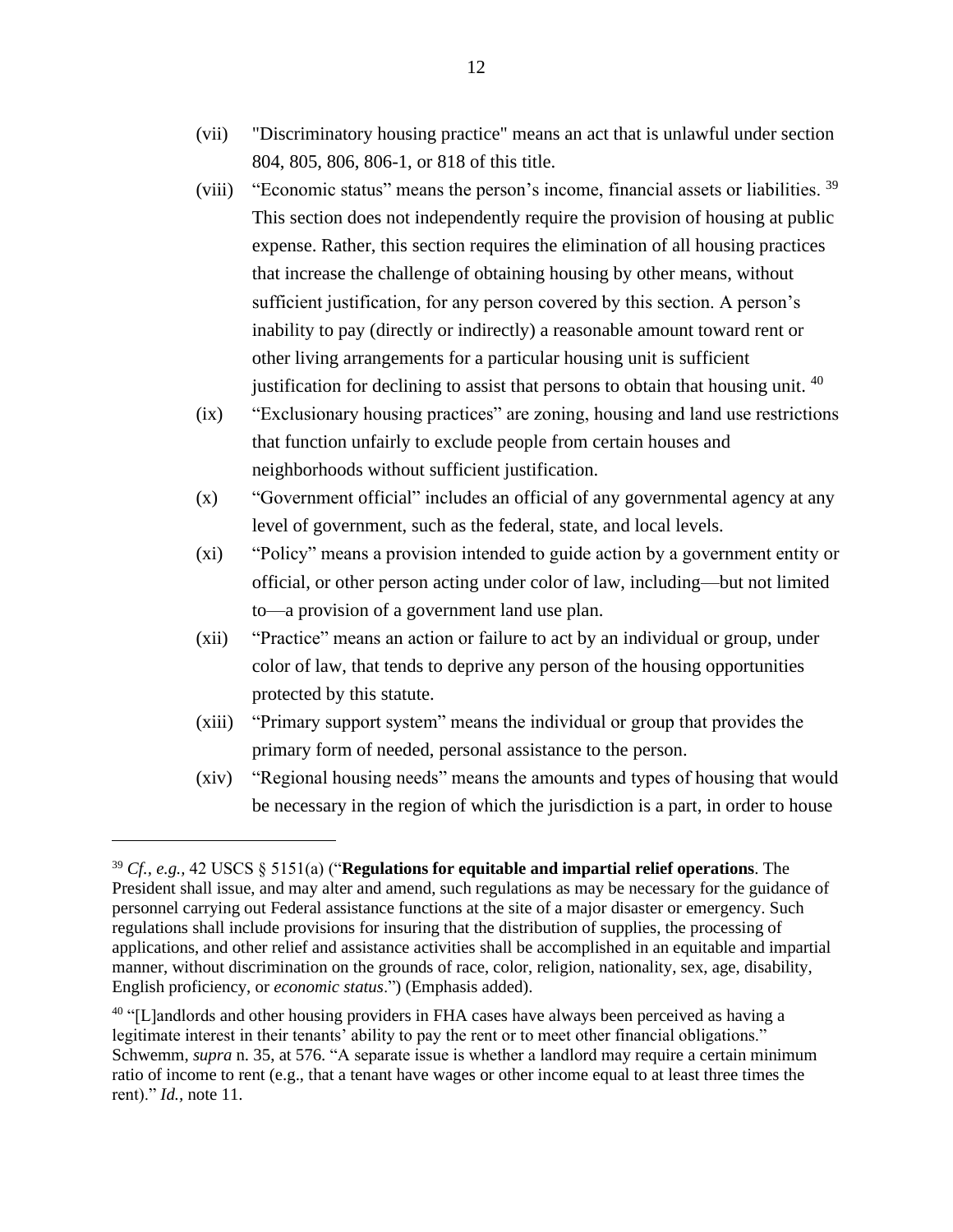suitably all the people who work, live, have a close family member living, or have their primary support system in, the region—or who would do so, in the absence of exclusionary housing practices. The jurisdiction's region includes its: (1) Metropolitan Statistical Area, if any, based on U.S. Census Bureau standards; (2) Smaller, multi-jurisdictional Micropolitan Area(s), if any, based on U.S. Census Bureau standards; <sup>41</sup> and (3) Commute-sheds for each portion of the jurisdiction. <sup>42</sup>

- (xv) "Regulation" means a statute, ordinance, rule, binding plan provision, or other mandatory legal provision.
- (xvi) "Suitable housing" means housing reasonably suited to the person's circumstances—including economic circumstances—and meeting applicable standards of health and safety. Housing is suitable if it is of the types, prices, sizes, conditions and locations appropriate for the people covered by this provision who live in the area, or who would live there in the absence of exclusionary housing practices. <sup>43</sup>
- (xvii) "Without sufficient justification" means a governmental or private policies that is an artificial, arbitrary, and unnecessary barrier. <sup>44</sup> Practices that are necessary to achieve a valid governmental or private interest (as applicable) are sufficiently justified, unless the evidence shows that there is an available alternative practice that has less discriminatory effects and serves the legitimate needs of the entity involved. <sup>45</sup>

<sup>41</sup> *See* 2010 Standards for Delineating Metropolitan and Micropolitan Statistical Areas, *Office Of Management and Budget*, 75 Fed. Reg. 37246 (June 28, 2010), as corrected, 75 Fed. Reg. 39052 (July 7, 2010) ("The general concept of a metropolitan statistical area is that of an area containing a large population nucleus and adjacent communities that have a high degree of integration with that nucleus. The concept of a micropolitan statistical area closely parallels that of the metropolitan statistical area, but a micropolitan statistical area features a smaller nucleus." 75 Fed. Reg. at 37246.)

 $42$  The relevant region has been described as "the region that contributes to the housing demand within the municipality." *Mount Laurel II,* 456 A.2d 390, 415.

<sup>43</sup> *See, e.g.,* American Planning Association (APA) Advisory Service Report No. 516, *Jobs-Housing Balance*, pp. 4, 35 (2003).

<sup>44</sup> *Cf., Texas Dept. of Housing and Community Affairs v. Inclusive Communities Project (ICP),* 135 S. Ct. 2507, 2522 (2015) (under Fair Housing Act: "Disparate impact liability mandates the 'removal of artificial, arbitrary, and unnecessary barriers,' not the displacement of valid governmental policies"), quoting *Griggs v. Duke Power Co*., 401 U. S. 424, 431 (1971).

<sup>45</sup> *ICP,* 135 S. Ct. at 2518, quoting *Ricci v. DeStefano*, 557 U. S. 557, 578 (2009).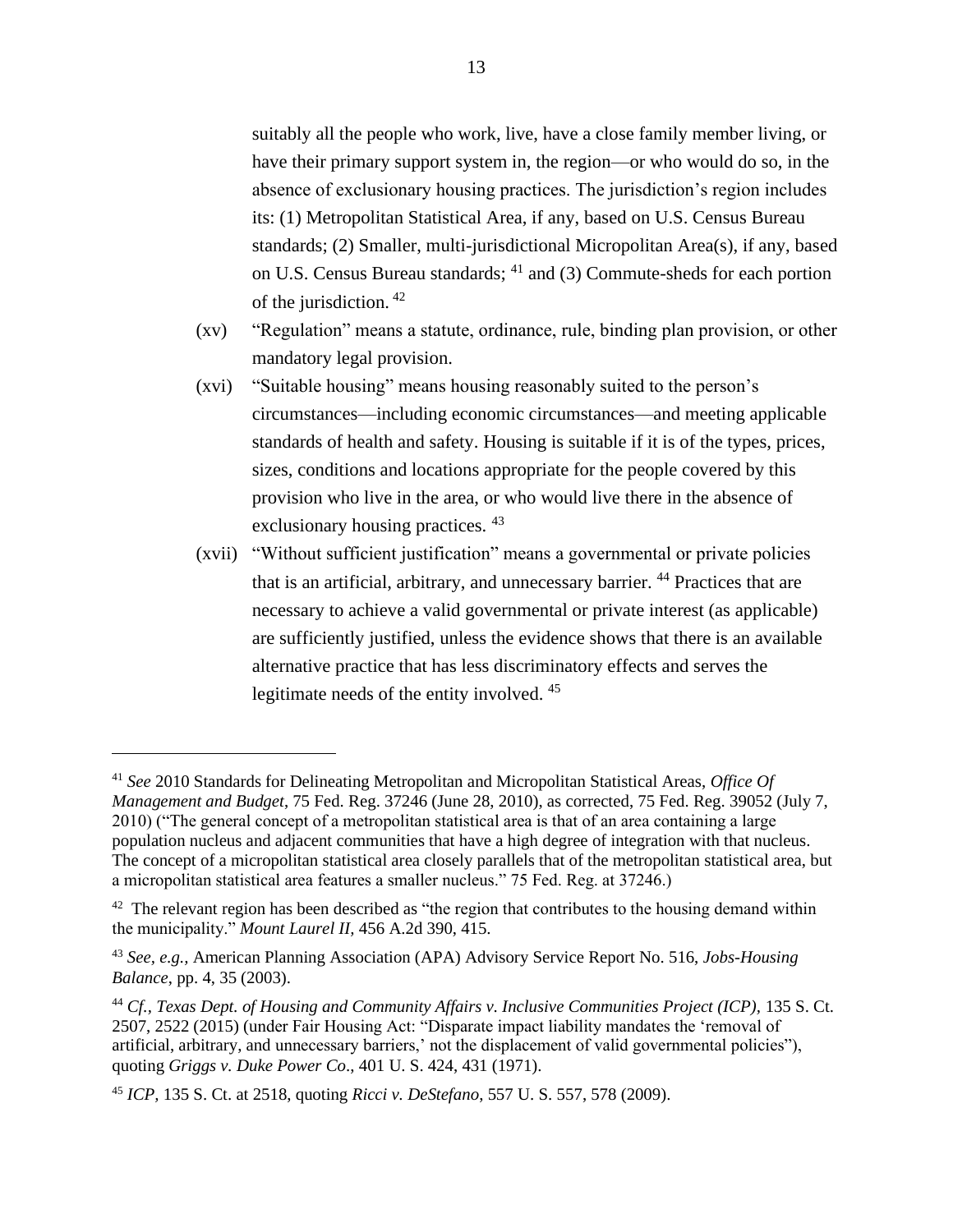(xviii) "Works" means being gainfully employed in one or more jobs, or having been within the past five years and currently seeking employment. The place where the person works is where they primarily report outside the home in the course of their gainful employment, or where they primarily reported their most recent, gainful employment within the past five years. If their primary occupation is as a student in an institution of higher education that offers inperson instruction, where the person works means where the person's school is located.

#### *Comments:*

#### **"Exclusionary housing practices"**

Those practices include all legal ("regulatory") restrictions and private actions that have the effect of excluding a person from certain houses or neighborhoods without sufficient justification. All of those practices undermine the purpose of the FHA, which "was enacted to eradicate discriminatory practices within a sector of our Nation's economy." *Texas Dept. of Housing and Community Affairs v. Inclusive Communities Project (ICP),* 135 S. Ct. 2507, 2521 (2015) (citing 42 U.S.C. § 3601, which states: "It is the policy of the United States to provide, within constitutional limitations, for fair housing throughout the United States").

Housing practices that exclude a person from a house or neighborhood are only unlawful if they are "without sufficient justification." As the Supreme Court stated in *ICP,* "zoning laws and other housing restrictions that function unfairly to exclude minorities from certain neighborhoods without any sufficient justification . . . reside at the heartland of" unlawfully discriminatory housing practices under the FHA. <sup>46</sup>

As with the disparate racial impacts of the state regulations at issue in *ICP*, liability under the proposed Sec. 806-1 mandates the "removal of artificial, arbitrary, and unnecessary barriers," not the displacement of valid policies.<sup>47</sup> Thus, a person alleging an exclusionary housing practice ("plaintiff") has the initial burden of proving that a challenged practice caused, or predictably will cause, a discriminatory effect.

If a plaintiff makes that showing, the burden shifts to the person(s) responsible for the practice ("defendant") to prove that it is necessary to achieve one or more substantial, legitimate, nondiscriminatory interests. If the defendant makes its showing, the plaintiff still can prevail

<sup>46</sup> *ICP,* 135 S. Ct. at 2521-22.

<sup>47</sup> *ICP,* 135 S. Ct. at 2522, citing *Griggs v. Duke Power Co*., 401 U. S. 424, 431 (1971). In *ICP*, the Supreme Court essentially adopted the statement of those elements in the rule issued by HUD in 2013 regarding disparate impact cases. *See ICP,* 135 S.Ct. at 2514-15 (discussing HUD, *Implementation of the Fair Housing Act's Discriminatory Effects Standard: Final Rule*, 78 Fed. Reg. 11460 (2013) (codified at 24 CFR § 100.500)). HUD's formulation involves the same kind of burden-shifting approach the Court has formulated for other anti-discrimination laws, such as Title VII of the Civil Rights Act of 1964 (equal employment opportunity). *See* 24 CFR §§ 100.500(c)(1)-(c)(3) (description of burdens of proof in Fair Housing Act disparate impact cases).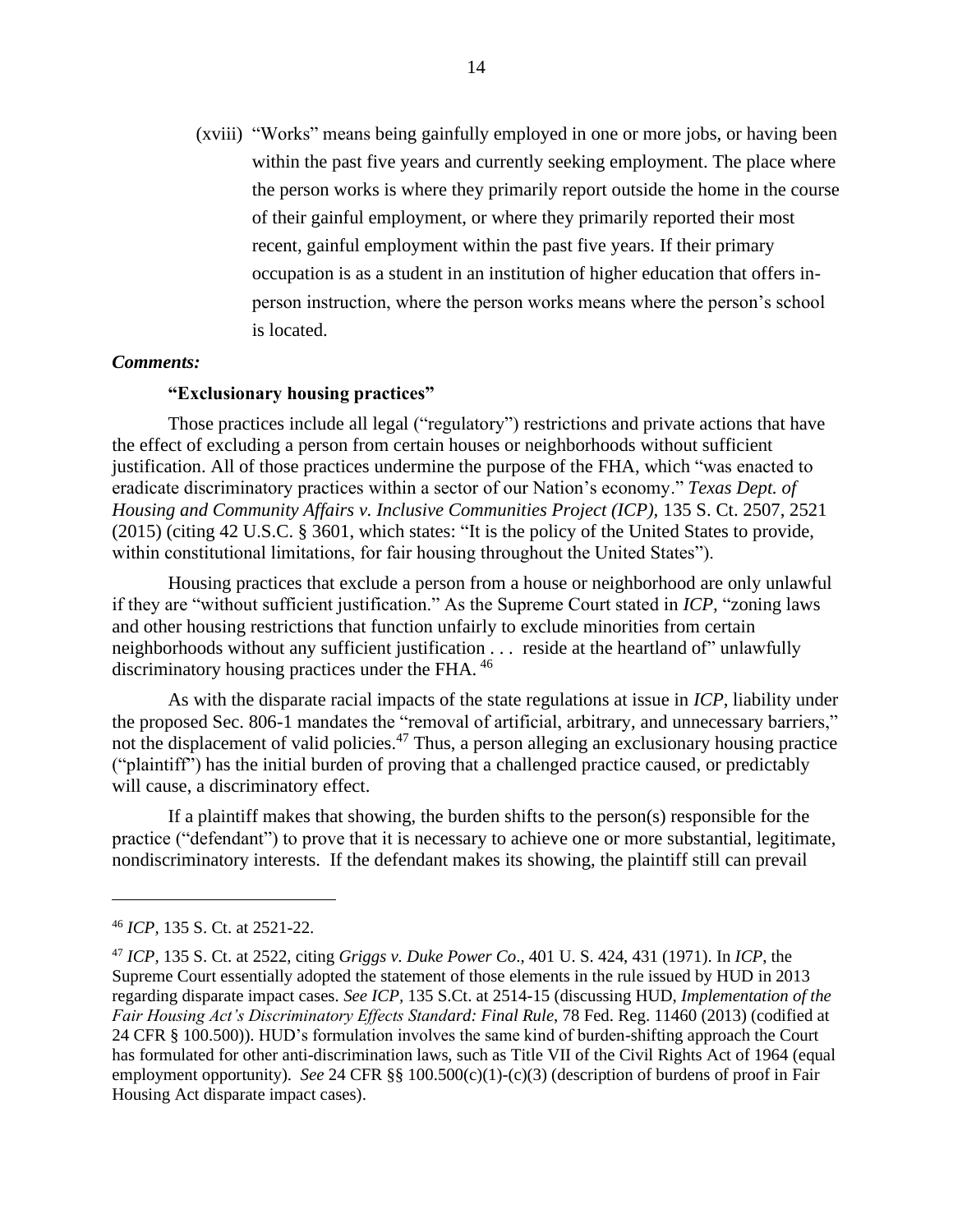upon proving that the substantial, legitimate, nondiscriminatory interests supporting the challenged practice could be served by another practice that has a less discriminatory effect.

Among the common exclusionary housing practices are exclusionary zoning regulations by local governments. Exclusionary zoning has been defined as "land use control regulations which . . . tend to exclude persons of low or moderate income from the zoning municipality." <sup>48</sup>

Exclusionary zoning regulations often require unnecessarily large lot sizes, setbacks for buildings, front yard areas, lot widths, and setbacks for parking; and regulations prohibiting, or placing unnecessary restrictions on, accessory ("in-law") apartments and multifamily housing, including rental apartments and attached condominiums.<sup>49</sup> Federal commissions created under both Democratic and Republican Presidents have confirmed that local zoning ordinances often pose major barriers to affordable housing development.<sup>50</sup>

Numerous governmental housing-related policies other than exclusionary zoning have similar effects. For example, local governments sometimes impose moratoria or caps on new housing, even where the zoning permits such developments, and where the need for affordable housing is great. <sup>51</sup> Local governments also sometimes refuse to transfer available land for affordable housing development. High land costs are a major impediment to affordable housing projects and often result from overly-restrictive land-use policies. <sup>52</sup>

Also, often local governments burden affordable housing developments with:

• unnecessarily high property taxes, fees, and/or exactions;  $53$ 

<sup>51</sup> *See, e.g.,* Edward L. Glaeser, *et al., Regulation and the Rise of Housing Prices in Greater Boston* 6 (2006).

<sup>52</sup> *See, e.g.,* Richard M. Haughey, *Workforce Housing: Barriers, Solutions, and Model Programs* 5 (Urban Land Inst. 2002), posted at[: http://18.215.191.197/wp-content/uploads/ULI\\_Workforce\\_Housing.pdf.](http://18.215.191.197/wp-content/uploads/ULI_Workforce_Housing.pdf)

<sup>53</sup> A study of development impact fees in more than 100 jurisdictions nationwide found that in the year 2000, the average total of impact fees per single-family home was \$10,141. *Development Impact Fees: Best Practices* 14, Planning and Research, Inc. (2002) (prepared for Maricopa Association of Governments) ("Maricopa Study"), *available at* [http://www.mag.maricopa.gov/pdf/cms.](http://www.mag.maricopa.gov/pdf/cms.%20resource/Development-Impact-Fees.pdf)  [resource/Development-Impact-Fees.pdf](http://www.mag.maricopa.gov/pdf/cms.%20resource/Development-Impact-Fees.pdf) (citing James C. Nicholas, *National Average Impact Fees* (Holland Law Center, University of Florida at Gainesville, 2000)). That study covered the most common

<sup>48</sup> *Suffolk Housing Services v. Town of Brookhaven*, 397 N.Y.S.2d 302, 306 (Sup. Ct. 1977) (citing 2 ANDERSON, AMERICAN LAW OF ZONING § 8.02 (2d ed.)), *aff'd as modified*, 405 N.Y.S.2d 302 (App. Div. 1978).

<sup>49</sup>*See* Jane M. Swift, *Overcoming Barriers to Development in Massachusetts* 4 (2001), *available at* <http://bgc.pioneerinstitute.org/overcoming-barriers-to-housing-development-in-massachusetts/> (emphasis added). "In Massachusetts, developed land now has less than half the population density (4.97 persons per acre) [that] it had in 1950 (11.19 persons per acre). Between 1950 and 1990, the amount of developed land increased at a rate greater than six times population growth. One of the reasons for this precipitous drop in density is the imposition of regulatory barriers that require significantly more land to build a unit of housing."

<sup>50</sup> *E.g.*, William A. Fischel, *Does the American Way of Zoning Cause the Suburbs of Metropolitan Areas to Be Too Spread Out?* 151, in ALAN ALTSHULER, *ET AL.*, GOVERNANCE AND OPPORTUNITY IN METROPOLITAN AMERICA (National Academies Press, 1999, posted at: [https://www.nap.edu/read/6038/chapter/9.](https://www.nap.edu/read/6038/chapter/9)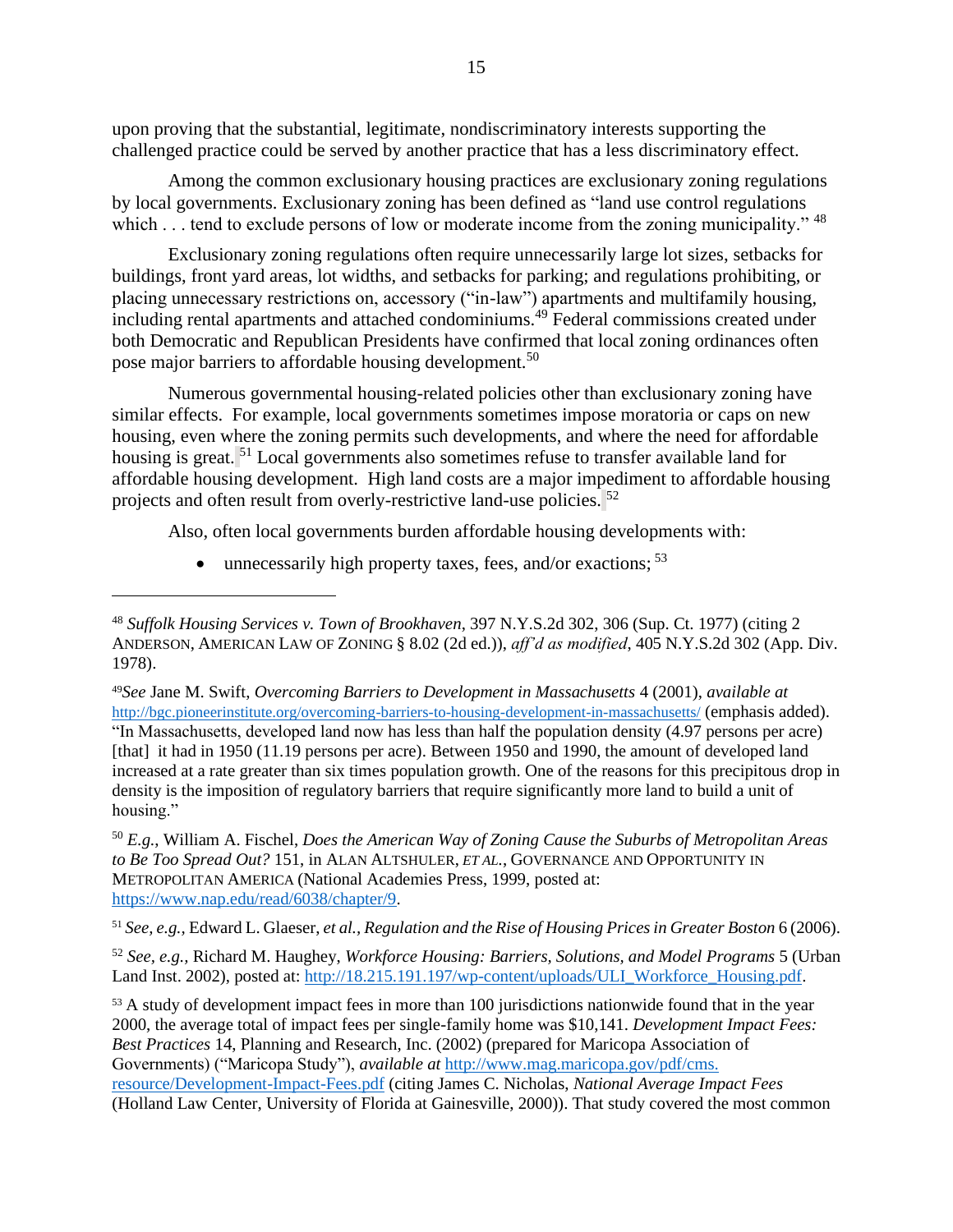- costly, high-end building and housing code requirements that are unnecessary for health and safety; <sup>54</sup>
- gentrified subdivision controls in addition to state requirements;<sup>55</sup>
- unnecessarily tortuous, protracted site plan and permit processes;  $56$  and
- over-regulation of affordable housing property management.  $57$

Because affordable housing developments are low-profit or nonprofit enterprises, such exclusionary governmental housing practices have a substantial negative impact on the

In some areas, development impact fees are much higher. A California government survey found that, as of 1999, fees accounted for an average of ten percent of the median price of new single-family homes in the California localities studied *Id.* at 22 (citing California Department of Housing and Community Development (2000)).

<sup>54</sup> "Overly strict building codes have inhibited the construction and rehabilitation of low-cost housing. Housing codes have encouraged abandonment." Michael Carliner, *Homelessness: A Housing Problem?*, in THE HOMELESS IN CONTEMPORARY SOCIETY 127 (Richard D. Bingham, *et al.*, eds., 1987); *quoted in* RICHARD W. WHITE, JR., RUDE AWAKENINGS: WHAT THE HOMELESS CRISIS TELLS US 144-55 (1992). Building codes "often include provisions that add time and expense but do not improve the quality or safety of construction." Richard M. Haughey, *Workforce Housing: Barriers, Solutions, and Model Programs* 9 (Urban Land Inst. 2002), *available at* [http://18.215.191.197/wp](http://18.215.191.197/wp-content/uploads/ULI_Workforce_Housing.pdf)[content/uploads/ULI\\_Workforce\\_Housing.pdf.](http://18.215.191.197/wp-content/uploads/ULI_Workforce_Housing.pdf)

<sup>55</sup> In Massachusetts, for example, local planning boards have adopted regulations prescribing in new subdivisions the standards for turnarounds and dead end streets, underground distribution systems for utility services including electrical and telephone services, police and fire alarm boxes and any similar municipal equipment, and street lighting. Planning board regulations can also include standards for the orientation of new streets, lots, and buildings; building set-back requirements from property lines; limitations on the type, height and placement of vegetation; and restrictive covenants protecting solar access that are not inconsistent with existing local bylaws or ordinances. Gov. Jane M. Swift, *Overcoming Barriers to Development in Massachusetts* 5 (2001), *available at*

<http://bgc.pioneerinstitute.org/overcoming-barriers-to-housing-development-in-massachusetts/> (emphasis added). (Swift was Governor of Massachusetts at that time). "In some instances, these powers are used to impinge on areas technically beyond the municipality's jurisdiction and in so doing raise the cost of development by imposing additional standards." *Id.* 

<sup>56</sup> The building permit process "tends to be lengthy and expensive, adding time and costs to the development process and thus making it harder for developers to produce affordable housing." *Haughey,supra* n. 53. Those who develop affordable housing are even more affected than market-rate developers by delays in, and expenses of, permit procedures, because their projects have a smaller profit margin and encounter more public opposition from NIMBY (not-in-my-backyard) forces. *Id.*

<sup>57</sup> Subsidized affordable housing units have "become increasingly difficult to manage because of bureaucratic rules and regulations and because of the red tape inherent to the various types of housing." Brian Rogal, *Affording Affordable Housing* 2 (J. of Property Mgt., Nov. 1, 2006). Such difficulties affect how much affordable housing nonprofits and other developers are willing to undertake. "[M]any developers say the financial landscape for affordable housing has changed drastically--inadvertently multiplying the number of inspections real estate managers need to pass." *Id.* at 6.

capital facilities funded in part through those impact fees – namely, water and sewer facilities, roads, parks, public safety, and schools.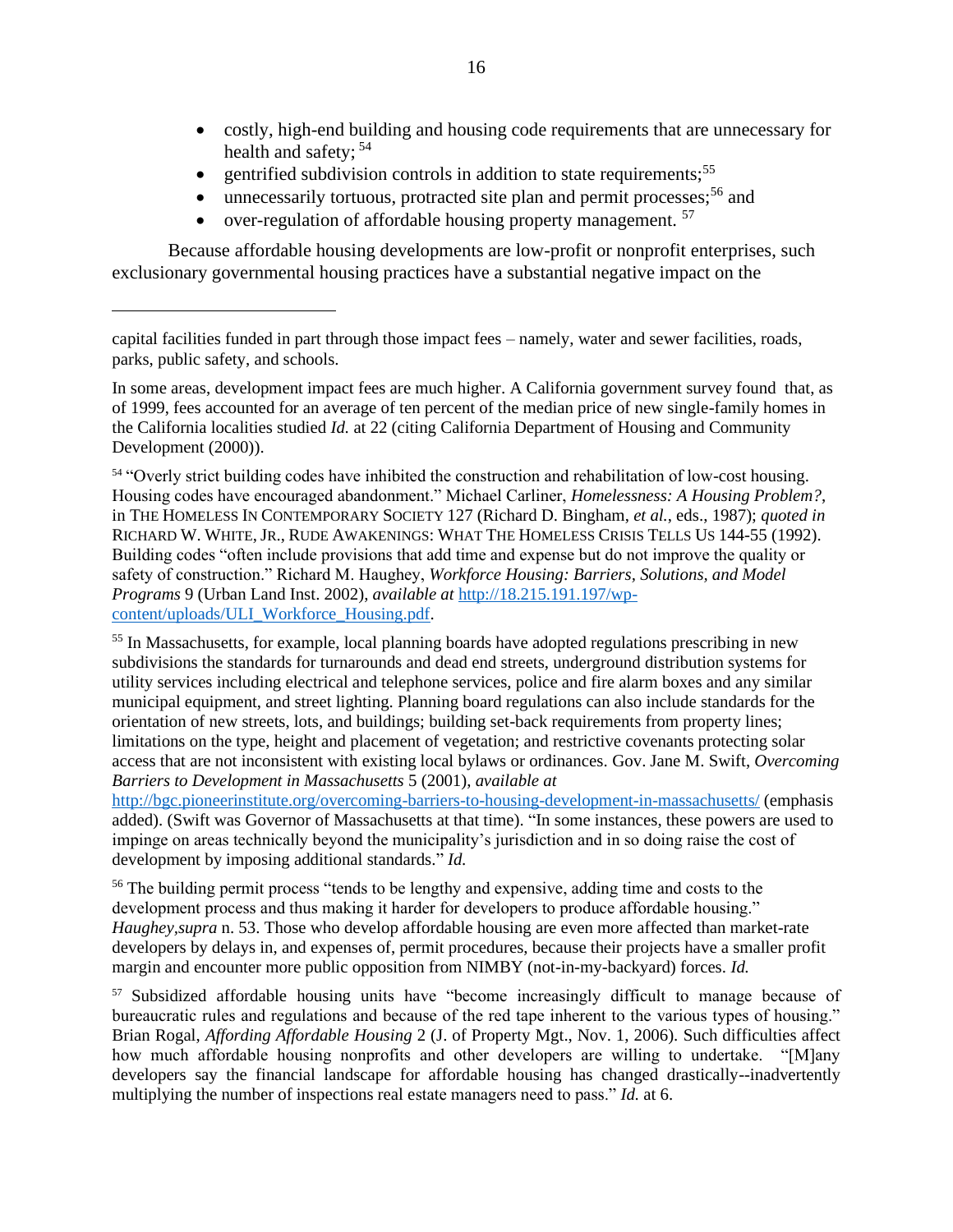production and retention of affordable housing. They artificially inflate rents and sales prices, making many neighborhoods beyond the means of many working Americans. As mentioned, exclusionary housing practices have greatly increased residential segregation of rich and poor neighborhoods, and thus the isolation of low-income people, most of whom are minority group members, in poor neighborhoods.

## **Sec. 806-1(d)**

(d) Sec. 802(f) of the Fair Housing Act, 42 U.S.C. §3602(f), is hereby amended to read: "Discriminatory housing practice" means an act that is unlawful under section 804, 805, 806, 806-1, or 818 of this title."

## *Comment:*

This provision makes explicit that actions made unlawful under this section 806-1 are subject to all the same remedies and other provisions of the Fair Housing Act as the other discriminatory housing practices.